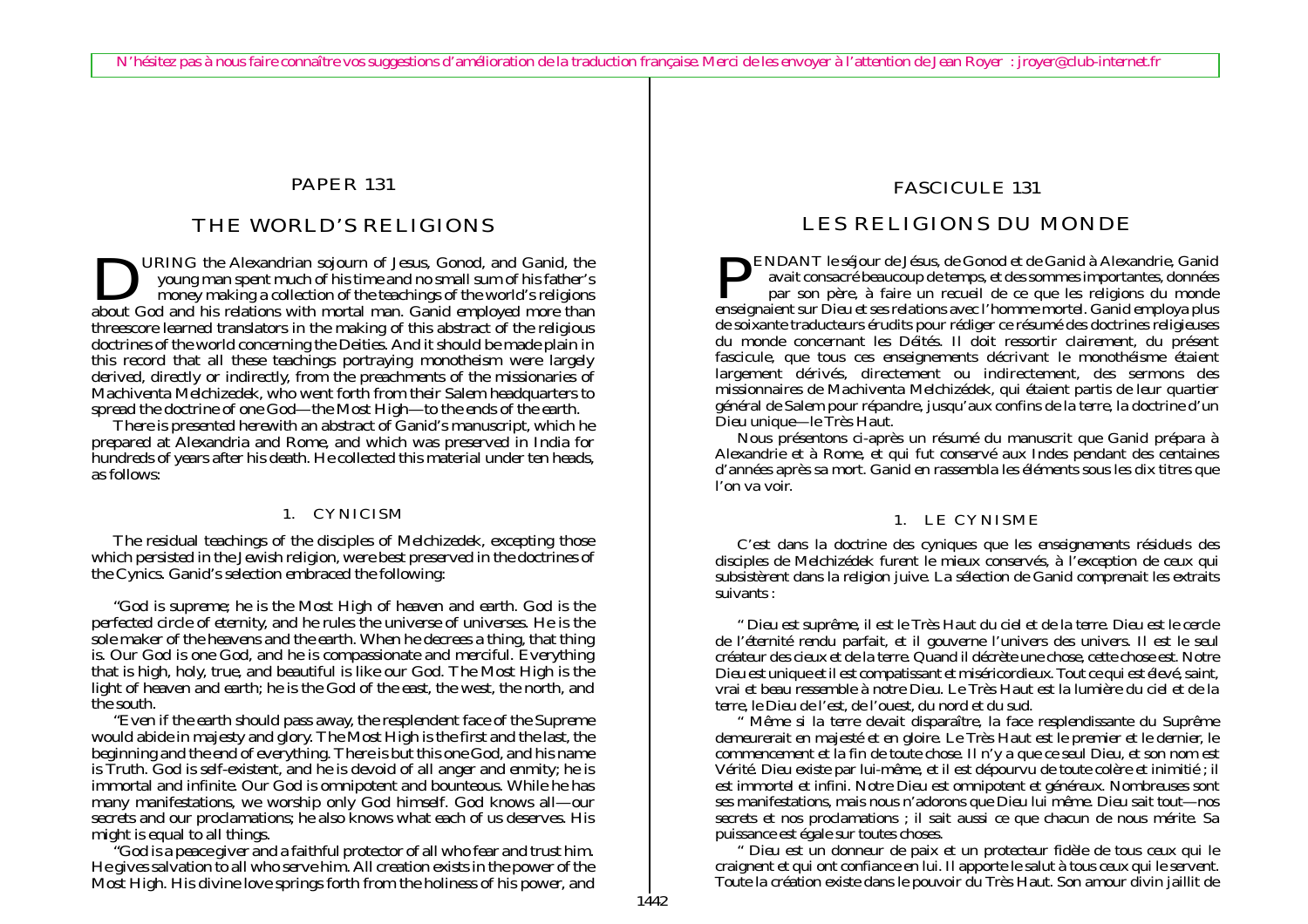affection is born of the might of his greatness. The Most High has decreed the union of body and soul and has endowed man with his own spirit. What man does must come to an end, but what the Creator does goes on forever. We gain knowledge from the experience of man, but we derive wisdom from the contemplation of the Most High.

"God pours rain upon the earth, he causes the sun to shine upon the sprouting grain, and he gives us the abundant harvest of the good things of this life and eternal salvation in the world to come. Our God enjoys great authority; his name is Excellent and his nature is unfathomable. When you are sick, it is the Most High who heals you. God is full of goodness toward all men; we have no friend like the Most High. His mercy fills all places and his goodness encompasses all souls. The Most High is changeless; and he is our helper in every time of need. Wherever you turn to pray, there is the face of the Most High and the open ear of our God. You may hide yourself from men, but not from God. God is not a great distance from us; he is omnipresent. God fills all places and lives in the heart of the man who fears his holy name. Creation is in the Creator and the Creator in his creation. We search for the Most High and then find him in our hearts. You go in quest of a dear friend, and then you discover him within your soul.

"The man who knows God looks upon all men as equal; they are his brethren. Those who are selfish, those who ignore their brothers in the flesh, have only weariness as their reward. Those who love their fellows and who have pure hearts shall see God. God never forgets sincerity. He will guide the honest of heart into the truth, for God is truth.

"In your lives overthrow error and overcome evil by the love of the living truth. In all your relations with men do good for evil. The Lord God is merciful and loving; he is forgiving. Let us love God, for he first loved us. By God's love and through his mercy we shall be saved. Poor men and rich men are brothers. God is their Father. The evil you would not have done you, do not to others.

"At all times call upon his name, and as you believe in his name, so shall your prayer be heard. What a great honor it is to worship the Most High! All the worlds and the universes worship the Most High. And with all your prayers give thanks—ascend to worship. Prayerful worship shuns evil and forbids sin. At all times let us praise the name of the Most High. The man who takes shelter in the Most High conceals his defects from the universe. When you stand before God with a clean heart, you become fearless of all creation. The Most High is like a loving father and mother; he really loves us, his children on earth. Our God will forgive us and guide our footsteps into the ways of salvation. He will take us by the hand and lead us to himself. God saves those who trust him; he does not compel man to serve his name.

"If the faith of the Most High has entered your heart, then shall you abide free from fear throughout all the days of your life. Fret not yourself because of the prosperity of the ungodly; fear not those who plot evil; let the soul turn away from sin and put your whole trust in the God of salvation. The weary soul of the wandering mortal finds eternal rest in the arms of the Most High; the wise man hungers for the divine embrace; the earth child longs for the security of the arms of the Universal Father. The noble man seeks for that high estate wherein the soul of the mortal blends with the spirit of the Supreme. God is just: What fruit we receive not from our plantings in this world we shall receive in the next."

la sainteté de son pouvoir, et son affection naît de la puissance de sa grandeur. Le Très Haut a ordonné l'union du corps et de l'âme, et doté l'homme de son propre esprit. Ce que l'homme fait doit avoir une fin, mais ce que le Créateur fait dure perpétuellement. L'expérience humaine nous apporte des connaissances, mais la contemplation du Très Haut nous donne la sagesse.

" Dieu verse la pluie sur la terre, il fait briller le soleil sur le grain qui germe, il nous donne la moisson abondante des bonnes choses de cette vie et le salut éternel dans le monde à venir. Notre Dieu jouit d'une grande autorité ; son nom est Excellent et sa nature est insondable. Quand vous êtes malades, c'est le Très Haut qui vous guérit. Dieu est plein de bonté envers tous les hommes ; nous n'avons pas d'ami semblable au Très Haut. Sa miséricorde remplit tous les lieux et sa bonté embrasse toutes les âmes. Le Très Haut est invariant et nous aide chaque fois que nous sommes dans le besoin. Où que vous vous tourniez pour prier, là est la face du Très Haut et l'oreille ouverte de notre Dieu. Vous pouvez vous dissimuler aux hommes, mais non à Dieu. Dieu n'est pas loin de nous, il est omniprésent. Dieu emplit tous les lieux et vit dans le coeur de l'homme qui craint son saint nom. La création est dans le Créateur, et le Créateur est dans sa création. Nous cherchons le Très Haut, et nous le trouvons alors dans notre coeur. Vous partez en quête d'un ami très cher, et ensuite vous le découvrez dans votre âme.

" L'homme qui connaît Dieu considère tous les hommes comme égaux ; ils sont ses frères. Les égoïstes, ceux qui se désintéressent de leurs frères dans la chair, ne reçoivent que l'ennui comme récompense. Ceux qui aiment leurs compagnons et ont un coeur pur verront Dieu. Dieu n'oublie jamais la sincérité. Il guidera dans la vérité les coeurs honnêtes, car Dieu est la vérité.

 Dans votre vie, rejetez l'erreur et triomphez du mal par l'amour de la vérité vivante. Dans tous vos rapports avec les hommes, rendez le bien pour le mal. Le Seigneur Dieu est miséricordieux et aimant ; il pardonne. Aimons Dieu, car il nous a aimés le premier. Par l'amour de Dieu, et grâce à sa miséricorde, nous serons sauvés. Les pauvres et les riches sont frères. Dieu est leur Père. Le mal que vous ne voudriez pas que l'on vous fasse, ne le faites pas à autrui.

" Faites appel à son nom en tous temps et, dans la mesure où vous croyez en son nom, votre prière sera entendue. Quel grand honneur d'adorer le Très Haut ! Tous les mondes et les univers lui rendent un culte. Dans toutes vos prières, rendez grâce—élevez-vous à l'adoration. La prière d'adoration évite le mal et interdit le péché. Louons à tout moment le nom du Très Haut. L'homme qui prend abri dans le Très Haut cache ses défauts à l'univers. Quand vous vous tenez devant Dieu avec un coeur pur, vous n'avez plus peur de rien dans toute la création. Le Très Haut ressemble à un père et à une mère aimants, il nous aime réellement, nous, ses enfants sur terre. Notre Dieu nous pardonnera et guidera nos pas dans la voie du salut. Il nous prendra par la main et nous conduira jusqu'à lui. Dieu sauve ceux qui ont confiance en lui ; il n'oblige pas l'homme à servir son nom.

" Si la foi dans le Très Haut a pénétré votre coeur, alors vous demeurerez libre de crainte durant tous les jours de votre vie. Ne vous irritez pas de la prospérité des impies ; ne craignez pas ceux qui complotent le mal ; laissez votre âme s'écarter du péché et mettez toute votre confiance dans le Dieu de salut. L'âme fatiguée du mortel errant trouve un repos éternel dans les bras du Très Haut. Le sage a soif de l'étreinte divine. L'enfant terrestre désire ardemment la sécurité des bras du Père Universel. L'homme noble recherche cet état supérieur où l'âme du mortel se mêle à l'esprit du Suprême. Dieu est juste : le fruit que nous ne recevons pas de nos efforts dans ce monde, nous le recevrons dans le prochain monde. "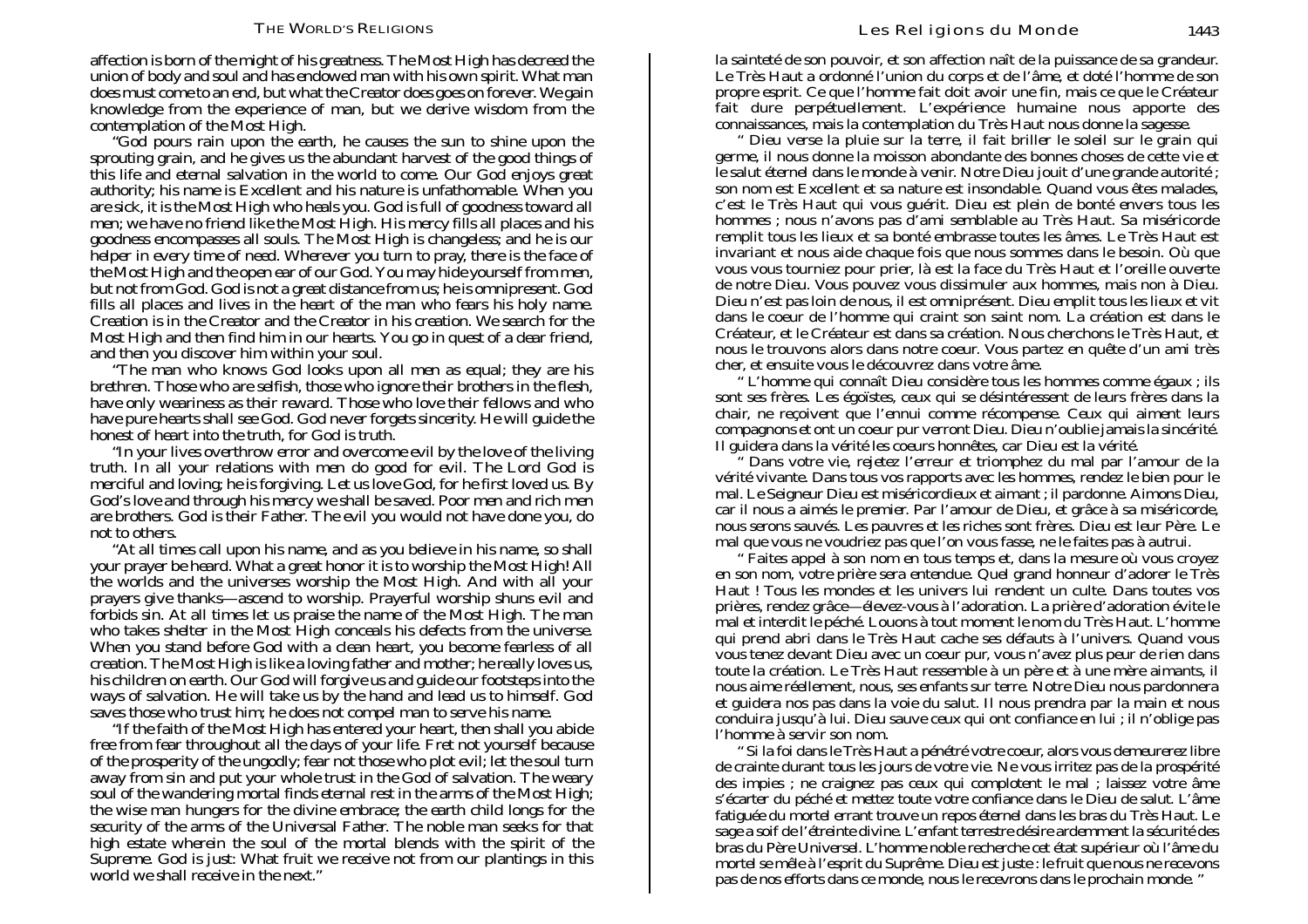#### 2. JUDAISM

The Kenites of Palestine salvaged much of the teaching of Melchizedek, and from these records, as preserved and modified by the Jews, Jesus and Ganid made the following selection:

"In the beginning God created the heavens and the earth and all things therein. And, behold, all he created was very good. The Lord, he is God; there is none beside him in heaven above or upon the earth beneath. Therefore shall you love the Lord your God with all your heart and with all your soul and with all your might. The earth shall be full of the knowledge of the Lord as the waters cover the sea. The heavens declare the glory of God, and the firmament shows his handiwork. Day after day utters speech; night after night shows knowledge. There is no speech or language where their voice is not heard. The Lord's work is great, and in wisdom has he made all things; the greatness of the Lord is unsearchable. He knows the number of the stars; he calls them all by their names.

"The power of the Lord is great and his understanding infinite. Says the Lord: 'As the heavens are higher than the earth, so are my ways higher than your ways, and my thoughts higher than your thoughts.' God reveals the deep and secret things because the light dwells with him. The Lord is merciful and gracious; he is long-suffering and abundant in goodness and truth. The Lord is good and upright; the meek will he guide in judgment. Taste and see that the Lord is good! Blessed is the man who trusts God. God is our refuge and strength, a very present help in trouble.

"The mercy of the Lord is from everlasting to everlasting upon those who fear him and his righteousness even to our children's children. The Lord is gracious and full of compassion. The Lord is good to all, and his tender mercies are over all his creation; he heals the brokenhearted and binds up their wounds. Whither shall I go from God's spirit? whither shall I flee from the divine presence? Thus says the High and Lofty One who inhabits eternity, whose name is Holy: 'I dwell in the high and holy place; also with him who is of a contrite heart and a humble spirit!' None can hide himself from our God, for he fills heaven and earth. Let the heavens be glad and let the earth rejoice. Let all nations say: The Lord reigns! Give thanks to God, for his mercy endures forever.

"The heavens declare God's righteousness, and all the people have seen his glory. It is God who has made us, and not we ourselves; we are his people, the sheep of his pasture. His mercy is everlasting, and his truth endures to all generations. Our God is governor among the nations. Let the earth be filled with his glory! O that men would praise the Lord for his goodness and for his wonderful gifts to the children of men!

"God has made man a little less than divine and has crowned him with love and mercy. The Lord knows the way of the righteous, but the way of the ungodly shall perish. The fear of the Lord is the beginning of wisdom; the knowledge of the Supreme is understanding. Says the Almighty God: 'Walk before me and be perfect.' Forget not that pride goes before destruction and a haughty spirit before a fall. He who rules his own spirit is mightier than he who takes a city. Says the Lord God, the Holy One: 'In returning to your spiritual rest shall you be saved; in quietness and confidence shall be your strength.' They who wait upon the Lord shall renew their strength; they shall mount up with wings like eagles. They shall

#### 2. LE JUDAÏSME

Les Kénites de Palestine assurèrent la sauvegarde de bien des enseignements de Melchizédek. Jésus et Ganid choisirent dans ces archives telles qu'elles étaient, conservées et modifiées par les Juifs, les passages suivants :

" Au commencement, Dieu créa les cieux et la terre, et tout ce qu'ils contiennent. Et voici, tout ce qu'il avait créé était très bon. Le Seigneur, c'est lui qui est Dieu ; il n'y en a pas d'autre que lui, en haut dans le ciel, ni en bas sur la terre. C'est pourquoi tu aimeras le Seigneur ton Dieu de tout ton coeur, de toute ton âme et de toute ta force. De même que les eaux couvrent le fond des mers, toute la terre sera pleine de la connaissance du Seigneur. Les cieux proclament la gloire de Dieu, et le firmament expose son oeuvre. Les jours font des discours les uns après les autres et les nuits montrent de la connaissance les unes après les autres. Il n'y a ni parole ni langage où leur voix ne soit entendue. L'oeuvre du Seigneur est grandiose, il a fait toutes ces choses avec sagesse. La grandeur du Seigneur est insondable. Il connaît le nombre des étoiles et les appelle toutes par leur nom.

" Le pouvoir du Seigneur est grand et sa compréhension infinie. Le Seigneur dit : 'De même que les cieux sont plus élevés que la terre, de même mes voies sont plus élevées que vos voies et mes pensées plus élevées que vos pensées.' Dieu révèle les choses profondes et secrètes parce que la lumière habite en lui. Le Seigneur est miséricordieux et gracieux ; il endure longtemps et abonde en vérité et en bonté. Le Seigneur est bon et droit ; il guidera les débonnaires dans le jugement. Goutez et constatez que le Seigneur est bon ! Béni soit l'homme qui a confiance en Dieu. Dieu est notre refuge et notre force, une aide bien présente dans les difficultés.

" La miséricorde du Seigneur repose d'éternité en éternité sur tous ceux qui le craignent, et sa droiture s'étend aux enfants de nos enfants. Le Seigneur est gracieux et plein de compassion. Il est bon pour tous, et ses tendres grâces sont répandues sur toute sa création ; il guérit les coeurs brisés et panse leurs blessures. Où irais-je loin de l'esprit de Dieu ? Où fuirais-je hors de la divine présence ? Ainsi dit le Haut et Sublime qui habite l'éternité et s'appelle le Saint : 'J'habite dans le lieu élevé et saint, et aussi chez celui qui a le coeur contrit et l'esprit humble !' Nul ne peut se cacher de notre Dieu, car il remplit le ciel et la terre. Que les cieux soient heureux et que la terre se réjouisse. Que toutes les nations disent : Le Seigneur règne ! Rendez grâces à Dieu, car sa miséricorde dure à jamais.

 Les cieux proclament la droiture de Dieu, et tout le monde a vu sa gloire. C'est Dieu qui nous a faits, et non nous-mêmes ; nous sommes son peuple, les brebis de son pâturage. Sa miséricorde est perpétuelle et sa vérité subsiste pour toutes les générations. Notre Dieu gouverne parmi les nations. Que la terre soit remplie de sa gloire ! O puissent les hommes louer le Seigneur pour sa bonté et pour ses dons merveilleux aux enfants des hommes !

 Dieu a créé l'homme un peu moins que divin et l'a couronné d'amour et de miséricorde. Le Seigneur connaît la voie des justes, mais la voie des impies périra. La crainte du Seigneur est le commencement de la sagesse ; la connaissance du Suprême est l'intelligence. Le Dieu Tout-Puissant dit : ' Marche devant moi et sois parfait.' N'oubliez pas que l'orgueil va au-devant de la destruction et un esprit hautain audevant de la chute. Celui qui gouverne son propre esprit est plus puissant que celui qui s'empare d'une ville. Le Seigneur Dieu, le Saint dit : 'En revenant à ton repos spirituel, tu seras sauvé ; dans le calme et la confiance, tu trouveras ta force.' Ceux qui servent le Seigneur renouvelleront leur vigueur ; ils s'élèveront avec des ailes,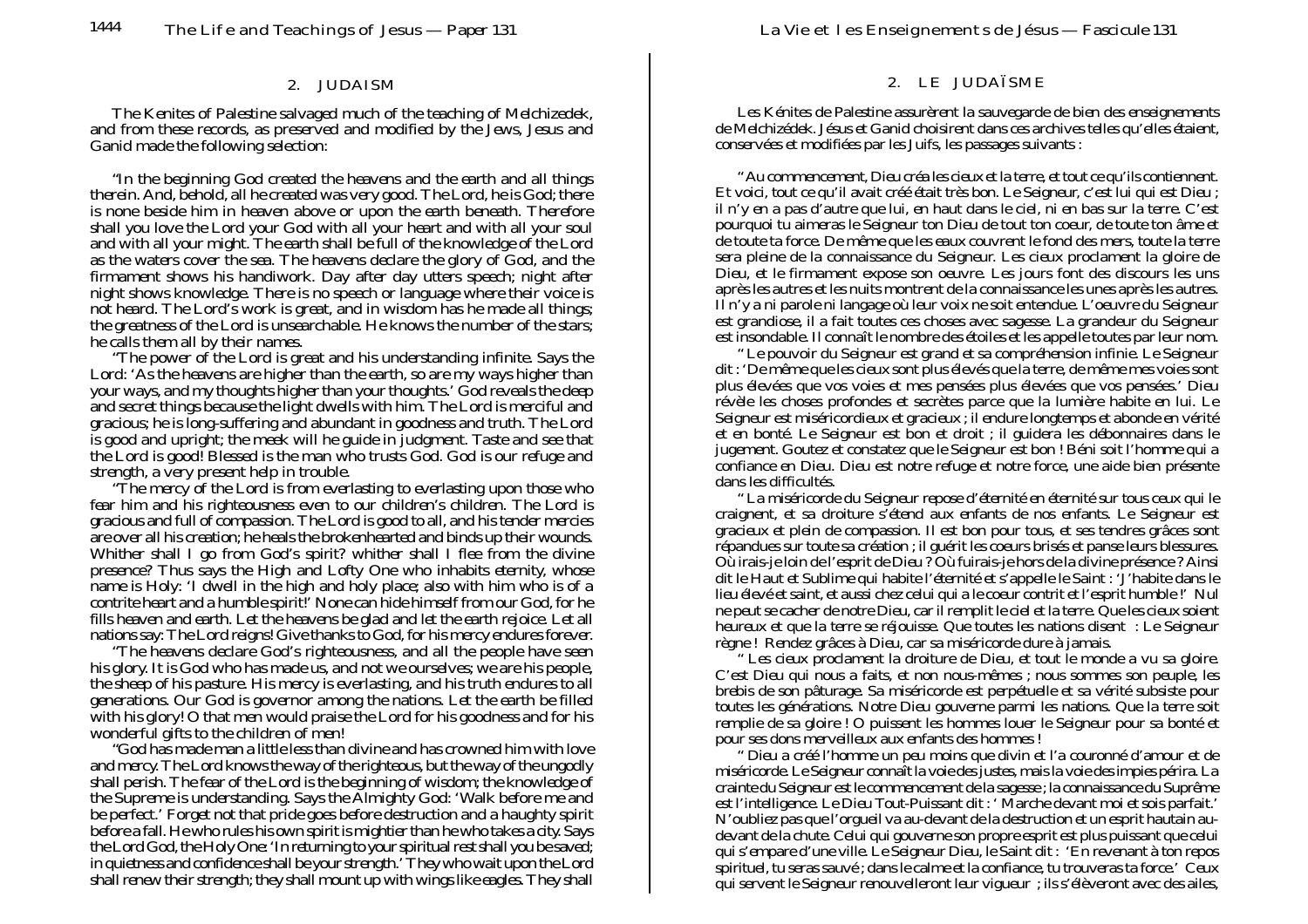run and not be weary; they shall walk and not be faint. The Lord shall give you rest from your fear. Says the Lord: 'Fear not, for I am with you. Be not dismayed, for I am your God. I will strengthen you; I will help you; yes, I will uphold you with the right hand of my righteousness.'

"God is our Father; the Lord is our redeemer. God has created the universal hosts, and he preserves them all. His righteousness is like the mountains and his judgment like the great deep. He causes us to drink of the river of his pleasures, and in his light we shall see light. It is good to give thanks to the Lord and to sing praises to the Most High; to show forth loving-kindness in the morning and the divine faithfulness every night. God's kingdom is an everlasting kingdom, and his dominion endures throughout all generations. The Lord is my shepherd; I shall not want. He makes me to lie down in green pastures; he leads me beside still waters. He restores my soul. He leads me in the paths of righteousness. Yes, even though I walk through the valley of the shadow of death, I will fear no evil, for God is with me. Surely goodness and mercy shall follow me all the days of my life, and I shall dwell in the house of the Lord forever.

"Yahweh is the God of my salvation; therefore in the divine name will I put my trust. I will trust in the Lord with all my heart; I will lean not upon my own understanding. In all my ways I will acknowledge him, and he shall direct my paths. The Lord is faithful; he keeps his word with those who serve him; the just shall live by his faith. If you do not well, it is because sin lies at the door; men reap the evil they plough and the sin they sow. Fret not yourself because of evildoers. If you regard iniquity in your heart, the Lord will not hear you; if you sin against God, you also wrong your own soul. God will bring every man's work to judgment with every secret thing, whether it be good or evil. As a man thinks in his heart, so is he.

"The Lord is near all who call upon him in sincerity and in truth. Weeping may endure for a night, but joy comes in the morning. A merry heart does good like a medicine. No good thing will God withhold from those who walk uprightly. Fear God and keep his commandments, for this is the whole duty of man. Thus says the Lord who created the heavens and who formed the earth: 'There is no God beside me, a just God and a savior. Look to me and be saved, all the ends of the earth. If you seek me, you shall find me if you search for me with all your heart.' The meek shall inherit the earth and shall delight themselves in the abundance of peace. Whosoever sows iniquity shall reap calamity; they who sow the wind shall reap the whirlwind.

'Come now, let us reason together,' says the Lord, 'Though your sins be as scarlet, they shall be as white as snow. Though they be red like crimson, they shall be as wool.' But there is no peace for the wicked; it is your own sins which have withheld the good things from you. God is the health of my countenance and the joy of my soul. The eternal God is my strength; he is our dwelling place, and underneath are the everlasting arms. The Lord is near to those who are brokenhearted; he saves all who have a childlike spirit. Many are the afflictions of the righteous man, but the Lord delivers him out of them all. Commit your way to the Lord—trust him—and he will bring it to pass. He who dwells in the secret place of the Most High shall abide under the shadow of the Almighty.

"Love your neighbor as yourself; bear a grudge against no man. Whatsoever you hate do to no man. Love your brother, for the Lord has said: 'I will love my children freely.' The path of the just is as a shining light which shines more and more until the perfect day. They who are wise shall shine as the brightness of

tels des aigles. Ils courront et ne seront pas fatigués ; ils marcheront et ne faibliront pas. Le Seigneur apaisera vos frayeurs. Le Seigneur dit : 'Ne craignez pas, car je suis avec vous. N'ayez point de crainte, car je suis votre Dieu et je vous affermirai ; je vous aiderai, oui, je vous soutiendrai avec la main droite de ma justice.'

" Dieu est notre Père ; le Seigneur est notre rédempteur. Dieu a créé les armées de l'univers et il les préserve toutes. Sa droiture ressemble aux montagnes et son jugement au grand abime. Il nous fait boire à la rivière de ses plaisirs, et dans sa lumière nous verrons la lumière. Il est bon de rendre grâces au Seigneur et de chanter les louanges du Très Haut, de montrer le matin une bienveillance affectueuse et chaque soir une foi divine. Le royaume de Dieu est un royaume perpétuel et sa domination perdure de génération en génération. Le Seigneur est mon berger ; je ne manquerai de rien. Grâce à lui, je me délasse dans de verts pâturages, il me conduit auprès des eaux tranquilles. Il réconforte mon âme ; il me guide dans les sentiers de la droiture. Oui, quand même je marcherais dans la vallée de l'ombre de la mort, je ne craindrais aucun mal, car Dieu est avec moi. La bonté et la miséricorde m'accompagneront certainement tous les jours de ma vie, et j'habiterai éternellement dans la maison du Seigneur.

" Yahweh est le Dieu de mon salut ; je mettrai donc ma confiance dans le nom divin. Je me confierai au Seigneur de tout mon coeur ; je ne m'appuierai pas sur ma propre intelligence. Dans toutes mes voies je le reconnaîtrai, et il dirigera ma route. Le Seigneur est fidèle ; il tient ses promesses à ceux qui le servent ; le juste vivra par sa foi. Si vous ne faites pas bien, c'est à cause du péché qui se tient à la porte. Les hommes récoltent le mal qu'ils implantent et le péché qu'ils sèment. Ne vous rongez pas de soucis à propos des méchants. Si, dans votre coeur vous envisagez l'iniquité, le Seigneur ne vous entendra pas ; si vous péchez contre Dieu, vous faites aussi du mal à votre propre âme. Dieu amènera au jugement l'oeuvre de chaque homme avec tous ses secrets, bons ou mauvais. Selon ce qu'un homme pense dans son coeur, tel il est.

" Le Seigneur est proche de tous ceux qui font appel à lui en sincérité et en vérité. On peut pleurer toute une nuit, mais la joie vient avec le matin. Un coeur joyeux fait du bien comme un médicament. Dieu ne refusera aucune bonne chose à ceux qui marchent droit. Craignez Dieu et gardez ses commandements, car c'est là tout le devoir de l'homme. Ainsi parle le Seigneur qui créa les cieux et forma la terre : 'Il n'y a pas d'autre Dieu que moi, un Dieu juste et un sauveur. Confiez-vous à moi de tous les confins de la terre et soyez sauvés. Si vous me cherchez, vous me trouverez, pourvu que vous me recherchiez de tout votre coeur.' Les débonnaires hériteront de la terre et se réjouiront dans l'abondance de la paix. Quiconque sème l'iniquité récoltera la calamité ; ceux qui sèment le vent récolteront la tempête.

" 'Venez maintenant et raisonnons ensemble', dit le Seigneur, 'Même si vos péchés sont comme l'écarlate ; ils seront blancs comme neige. S'ils sont rouges comme le cramoisi, ils deviendront comme de la laine'. Mais il n'y a pas de paix pour les méchants. Ce sont vos propres péchés qui ont éloigné les bonnes choses de vous. Dieu est la santé de mon visage et la joie de mon âme. Le Dieu éternel est ma force. Il est notre demeure, et ses bras éternels me soutiennent. Le Seigneur est proche de ceux qui ont le coeur brisé. Il sauve tous ceux dont l'esprit ressemble à celui d'un enfant. Les afflictions du juste sont nombreuses, mais le Seigneur le délivre de toutes. Remettez vos voies au Seigneur—ayez confiance en lui—et il les fera réussir. Celui qui habite dans le lieu secret du Très Haut demeurera à l'ombre du Tout-Puissant.

" Aimez votre prochain comme vous-même ; ne gardez rancune à aucun homme. Ne faites à personne ce que vous détestez. Aimez votre frère, car le Seigneur a dit : 'J'aimerai mes enfants en toute liberté.' Le sentier du juste est comme une lumière qui brille de plus en plus jusqu'au jour parfait. Les sages auront l'éclat du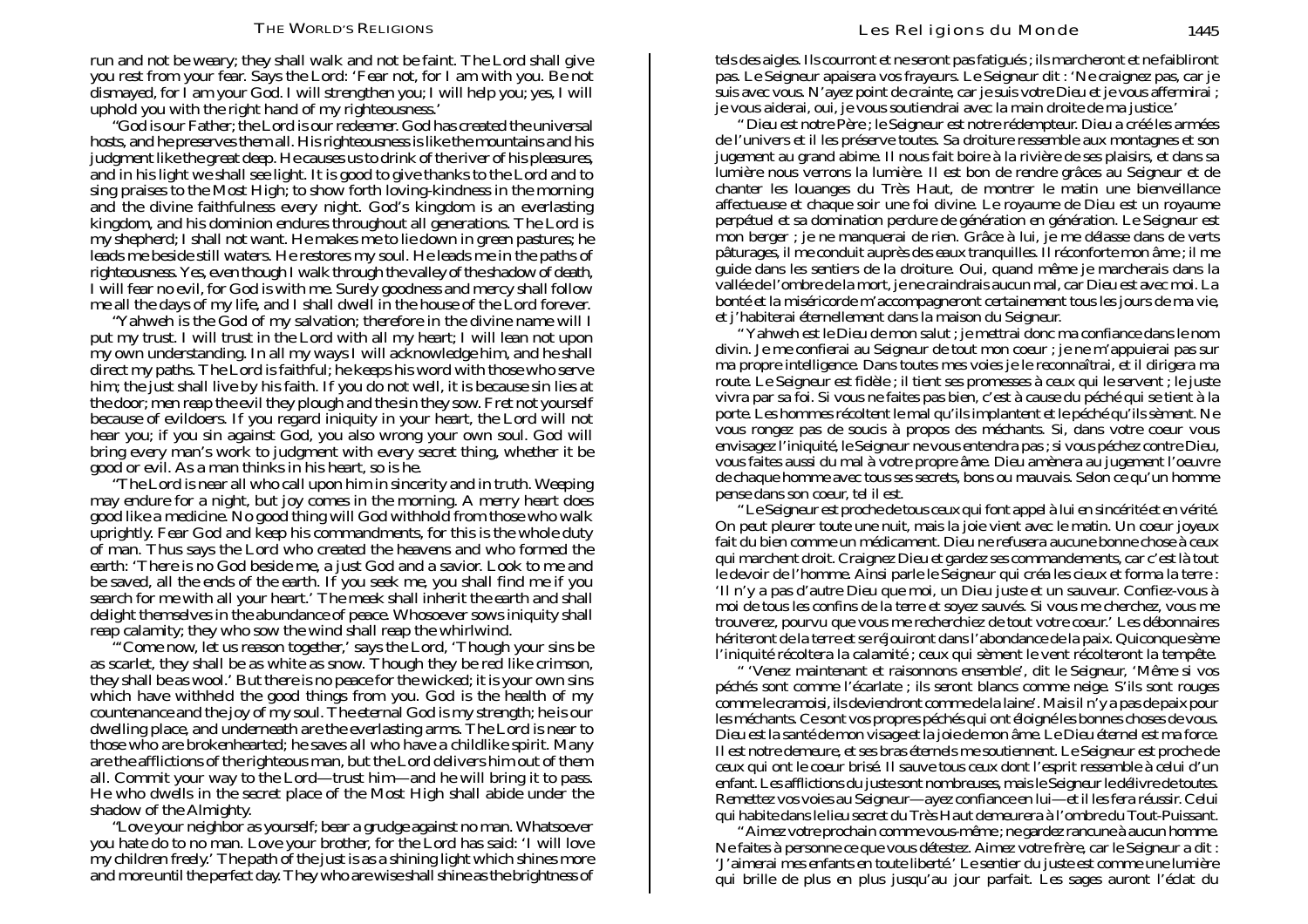the firmament and they who turn many to righteousness as the stars forever and ever. Let the wicked forsake his evil way and the unrighteous man his rebellious thoughts. Says the Lord: 'Let them return to me, and I will have mercy on them; I will abundantly pardon.'

"Says God, the creator of heaven and earth: 'Great peace have they who love my law. My commandments are: You shall love me with all your heart; you shall have no gods before me; you shall not take my name in vain; remember the Sabbath day to keep it holy; honor your father and mother; you shall not kill; you shall not commit adultery; you shall not steal; you shall not bear false witness; you shall not covet.'

"And to all who love the Lord supremely and their neighbors like themselves, the God of heaven says: 'I will ransom you from the grave; I will redeem you from death. I will be merciful to your children, as well as just. Have I not said of my creatures on earth, you are the sons of the living God? And have I not loved you with an everlasting love? Have I not called you to become like me and to dwell forever with me in Paradise?'"

#### 3. BUDDHISM

Ganid was shocked to discover how near Buddhism came to being a great and beautiful religion without God, without a personal and universal Deity. However, he did find some record of certain earlier beliefs which reflected something of the influence of the teachings of the Melchizedek missionaries who continued their work in India even to the times of Buddha. Jesus and Ganid collected the following statements from the Buddhist literature:

"Out of a pure heart shall gladness spring forth to the Infinite; all my being shall be at peace with this supermortal rejoicing. My soul is filled with content, and my heart overflows with the bliss of peaceful trust. I have no fear; I am free from anxiety. I dwell in security, and my enemies cannot alarm me. I am satisfied with the fruits of my confidence. I have found the approach to the Immortal easy of access. I pray for faith to sustain me on the long journey; I know that faith from beyond will not fail me. I know my brethren will prosper if they become imbued with the faith of the Immortal, even the faith that creates modesty, uprightness, wisdom, courage, knowledge, and perseverance. Let us forsake sorrow and disown fear. By faith let us lay hold upon true righteousness and genuine manliness. Let us learn to meditate on justice and mercy. Faith is man's true wealth; it is the endowment of virtue and glory.

"Unrighteousness is contemptible; sin is despicable. Evil is degrading, whether held in thought or wrought out in deeds. Pain and sorrow follow in the path of evil as the dust follows the wind. Happiness and peace of mind follow pure thinking and virtuous living as the shadow follows the substance of material things. Evil is the fruit of wrongly directed thinking. It is evil to see sin where there is no sin; to see no sin where there is sin. Evil is the path of false doctrines. Those who avoid evil by seeing things as they are gain joy by thus embracing the truth. Make an end of your misery by loathing sin. When you look up to the Noble One, turn away from sin with a whole heart. Make no apology for evil; make no excuse for sin. By your efforts to make amends for past sins you acquire strength to resist future tendencies thereto. Restraint is born of repentance. Leave no fault unconfessed to the Noble One.

firmament, et ceux qui orientent beaucoup d'hommes vers la droiture brilleront éternellement comme les étoiles. Que le pervers abandonne sa mauvaise voie et l'impie ses pensées rebelles. 'Qu'ils reviennent à moi', dit le Seigneur, 'et j'aurai pitié d'eux ; je pardonnerai abondamment.'

" Paroles de Dieu, créateur du ciel et de la terre : 'Ceux qui aiment ma loi jouissent d'une grande paix. Voici mes commandements : Tu m'aimeras de tout ton coeur, tu n'auras point d'autres dieux devant ma face ; tu ne prononceras pas mon nom en vain ; rappelle-toi le jour du sabbat pour le sanctifier ; honore ton père et ta mère ; tu ne tueras point ; tu ne commettras point l'adultère ; tu ne déroberas pas ; tu ne porteras pas de faux témoignage ; tu ne convoiteras point'.

" Et à tous ceux qui aiment suprêmement le Seigneur et aiment leur prochain comme eux-mêmes, le Dieu du ciel dit : 'Je paierai ta rançon pour te libérer du tombeau, je te rachèterai de la mort. Je serai miséricordieux et juste pour tes enfants. N'ai-je pas dit de mes créatures sur la terre : Vous êtes les fils du Dieu vivant ? Ne vous ai-je pas aimés d'un amour perpétuel ? Ne vous aije pas invités à devenir semblable à moi et à habiter éternellement avec moi au Paradis ?' "

#### 3. LE BOUDDHISME

Ganid fut choqué de découvrir combien le bouddhisme était proche d'être une grande et belle religion sans Dieu, sans une Déité personnelle et universelle. Toutefois, il trouva quand même trace de certaines croyances antérieures reflétant un peu l'influence des enseignements des missionnaires de Melchizédek, qui continuèrent à travailler aux Indes même jusqu'à l'époque de Bouddha. Jésus et Ganid recueillirent les citations suivantes de la littérature bouddhiste :

" L'allégresse jaillira d'un coeur pur vers l'Infini. Tout mon être sera en paix dans cette joie supramortelle. Mon âme est remplie de contentement et mon coeur déborde de la félicité d'une confiance paisible. Je ne crains rien, je suis libre d'anxiété. Je demeure en sécurité, et mes ennemis ne peuvent m'inquiéter. Je suis satisfait des fruits de ma confiance. J'ai trouvé qu'il était facile d'accéder à l'Immortel. Je prie que la foi me soutienne au cours du long voyage. Je sais que la foi de l'au-delà ne me fera pas défaut. Je sais que mes frères prospèreront s'ils sont imbus de la foi de l'Immortel, la foi qui crée la modestie, la droiture, la sagesse, le courage, la connaissance et la persévérance. Abandonnons la tristesse et rejetons la peur. Par la foi, emparons-nous de la vraie droiture et d'une authentique virilité. Apprenons à méditer sur la justice et la miséricorde. La foi est la vraie richesse de l'homme ; elle est le don de vertu et de gloire.

" L'injustice est indigne et le péché est méprisable. Le mal est dégradant aussi bien en pensée que s'il est mis à exécution. La douleur et le chagrin suivent le sentier du mal comme la poussière suit le vent. Le bonheur et la paix mentale suivent la pensée pure et la vie vertueuse comme l'ombre suit la substance des choses matérielles. Le mal est le fruit d'une pensée mal dirigée. Il est mauvais de voir un péché là où il n'y en a pas, et de ne pas voir de péché là où il y en a. Le mal est le sentier des fausses doctrines. Ceux qui évitent le mal en voyant les choses telles qu'elles sont deviennent joyeux en embrassant ainsi la vérité. Mettez fin à votre détresse par le dégout du péché. En élevant vos regards vers le Noble, détournez-vous du péché de tout votre coeur. Ne justifiez pas le mal ; ne cherchez pas d'excuse au péché. Par vos efforts pour corriger vos anciens péchés, vous acquérez la force de résister à la tendance à y retomber. La résistance au mal naît du repentir. Ne passez sur aucune faute sans la confesser au Noble.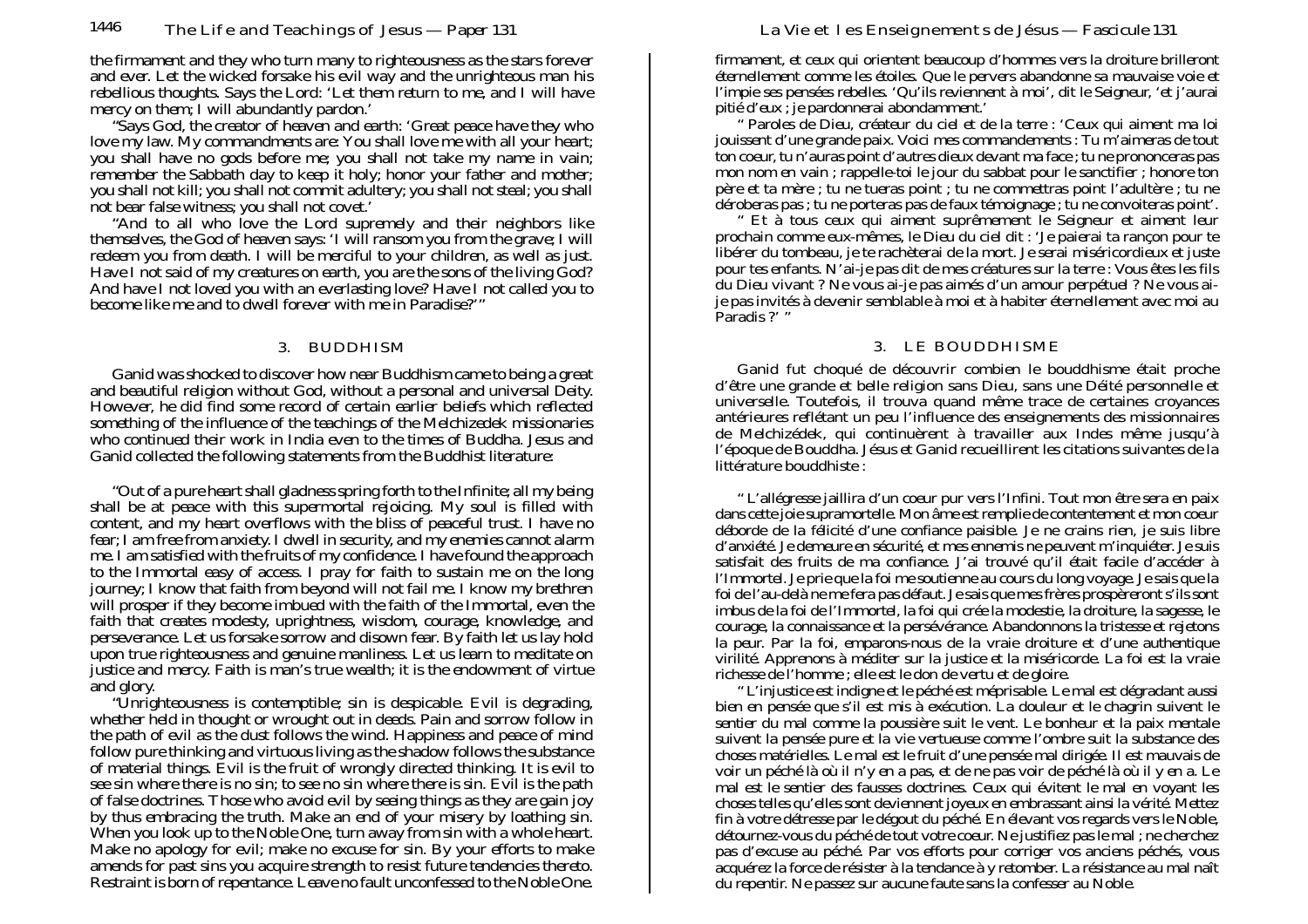"Cheerfulness and gladness are the rewards of deeds well done and to the glory of the Immortal. No man can rob you of the liberty of your own mind. When the faith of your religion has emancipated your heart, when the mind, like a mountain, is settled and immovable, then shall the peace of the soul flow tranquilly like a river of waters. Those who are sure of salvation are forever free from lust, envy, hatred, and the delusions of wealth. While faith is the energy of the better life, nevertheless, must you work out your own salvation with perseverance. If you would be certain of your final salvation, then make sure that you sincerely seek to fulfill all righteousness. Cultivate the assurance of the heart which springs from within and thus come to enjoy the ecstasy of eternal salvation.

"No religionist may hope to attain the enlightenment of immortal wisdom who persists in being slothful, indolent, feeble, idle, shameless, and selfish. But whoso is thoughtful, prudent, reflective, fervent, and earnest—even while he yet lives on earth—may attain the supreme enlightenment of the peace and liberty of divine wisdom. Remember, every act shall receive its reward. Evil results in sorrow and sin ends in pain. Joy and happiness are the outcome of a good life. Even the evildoer enjoys a season of grace before the time of the full ripening of his evil deeds, but inevitably there must come the full harvest of evil-doing. Let no man think lightly of sin, saying in his heart: 'The penalty of wrongdoing shall not come near me.' What you do shall be done to you, in the judgment of wisdom. Injustice done to your fellows shall come back upon you. The creature cannot escape the destiny of his deeds.

"The fool has said in his heart, 'Evil shall not overtake me'; but safety is found only when the soul craves reproof and the mind seeks wisdom. The wise man is a noble soul who is friendly in the midst of his enemies, tranquil among the turbulent, and generous among the grasping. Love of self is like weeds in a goodly field. Selfishness leads to grief; perpetual care kills. The tamed mind yields happiness. He is the greatest of warriors who overcomes and subdues himself. Restraint in all things is good. He alone is a superior person who esteems virtue and is observant of his duty. Let not anger and hate master you. Speak harshly of no one. Contentment is the greatest wealth. What is given wisely is well saved. Do not to others those things you would not wish done to you. Pay good for evil; overcome evil with the good.

"A righteous soul is more to be desired than the sovereignty of all the earth. Immortality is the goal of sincerity; death, the end of thoughtless living. Those who are earnest die not; the thoughtless are dead already. Blessed are they who have insight into the deathless state. Those who torture the living will hardly find happiness after death. The unselfish go to heaven, where they rejoice in the bliss of infinite liberality and continue to increase in noble generosity. Every mortal who thinks righteously, speaks nobly, and acts unselfishly shall not only enjoy virtue here during this brief life but shall also, after the dissolution of the body, continue to enjoy the delights of heaven."

#### 4. HINDUISM

The missionaries of Melchizedek carried the teachings of the one God with them wherever they journeyed. Much of this monotheistic doctrine, together with other and previous concepts, became embodied in the subsequent teachings of Hinduism. Jesus and Ganid made the following excerpts:

" L'allégresse et la joie sont les récompenses des bonnes actions accomplies à la gloire de l'Immortel. Nul ne peut vous dérober la liberté de votre propre mental. Quand la foi de votre religion a émancipé votre coeur, quand votre mental, telle une montagne, est établi et immuable, alors la paix de l'âme coule comme les eaux d'un fleuve tranquille. Ceux qui sont certains du salut sont libérés pour toujours de la convoitise, de l'envie, de la haine et de l'illusion des richesses. Bien que la foi soit l'énergie d'une vie meilleure, il vous faut néanmoins travailler avec persévérance à votre propre salut. Si vous voulez être certain de votre salut final, alors assurez-vous que vous cherchez sincèrement à accomplir tout ce qui est droit. Cultivez l'assurance de coeur qui vient de l'intérieur, et venez ainsi jouir de l'extase du salut éternel.

" Nul homme religieux ne peut espérer atteindre l'illumination de la sagesse immortelle s'il persiste à être paresseux, indolent, faible, oisif, impudent et égoïste. Mais quiconque est prévenant, prudent, réfléchi, fervent et sérieux—même s'il vit encore sur terre—peut parvenir à l'illumination suprême de la paix et de la liberté de la sagesse divine. Rappelez-vous que tout acte recevra sa récompense. Le mal aboutit au chagrin et le péché finit en douleur. La joie et le bonheur sont la conséquence d'une vie bien vécue. Même le méchant bénéficie d'une période de grâce avant le temps de la complète maturité de ses mauvaises actions, mais la pleine moisson de la malfaisance arrive inévitablement. Que nul ne pense au péché avec légèreté en se disant dans son coeur : 'La punition des mauvaises actions ne m'approchera pas.' Ce que vous faites à autrui, on vous le fera, dans le jugement de la sagesse. L'injustice commise envers vos semblables se retournera contre vous. La créature ne saurait échapper à la destinée de ses actes.

" L'insensé a dit dans son coeur : le mal ne me rattrapera pas ; mais on ne trouve de sécurité que si l'âme réclame des reproches et si le mental recherche la sagesse. Le sage est une âme noble qui reste amicale au milieu de ses ennemis, tranquille parmi les turbulents et généreuse parmi les cupides. L'amour de soi ressemble à des mauvaises herbes dans un champ bien planté. L'égoïsme conduit au chagrin ; l'inquiétude perpétuelle tue. Le mental dompté produit le bonheur. Le plus valeureux guerrier est celui qui triomphe de lui-même et se domine. La retenue en toutes choses est bonne. Seul celui qui estime la vertu et fait son devoir est une personne supérieure. Que la colère et la haine ne soient pas vos maitres. Ne parlez durement de personne. Le contentement est la plus grande richesse. Ce qui est donné sagement est bien épargné. Ne faites pas à autrui ce que vous ne voudriez pas que l'on vous fasse. Rendez le bien pour le mal ; triomphez du mal par le bien.

" Une âme droite est plus souhaitable que la souveraineté sur toute la terre. L'immortalité est le but de la sincérité ; la mort est la fin de la vie irréfléchie. Les sérieux ne meurent pas, les étourdis sont déjà morts. Bénis sont ceux dont la clairvoyance perçoit l'état immortel. Ceux qui torturent les vivants ne trouveront guère de bonheur après la mort. Les désintéressés vont au ciel, où ils jouissent de la félicité d'une libéralité infinie et où leur noble générosité continue à croitre. Tout mortel qui pense avec droiture, qui parle noblement et qui agit généreusement non seulement aura plaisir à la vertu durant sa brève existence, mais continuera aussi, après la dissolution du corps, à jouir des délices du ciel. "

#### 4. L'HINDOUISME

Les missionnaires de Melchizédek transmirent l'enseignement du Dieu unique dans tous leurs déplacements. Une grande partie de cette doctrine monothéiste, ainsi que d'autres concepts antérieurs, furent incorporés dans les enseignements ultérieurs de l'hindouisme. Jésus et Ganid en firent les extraits suivants :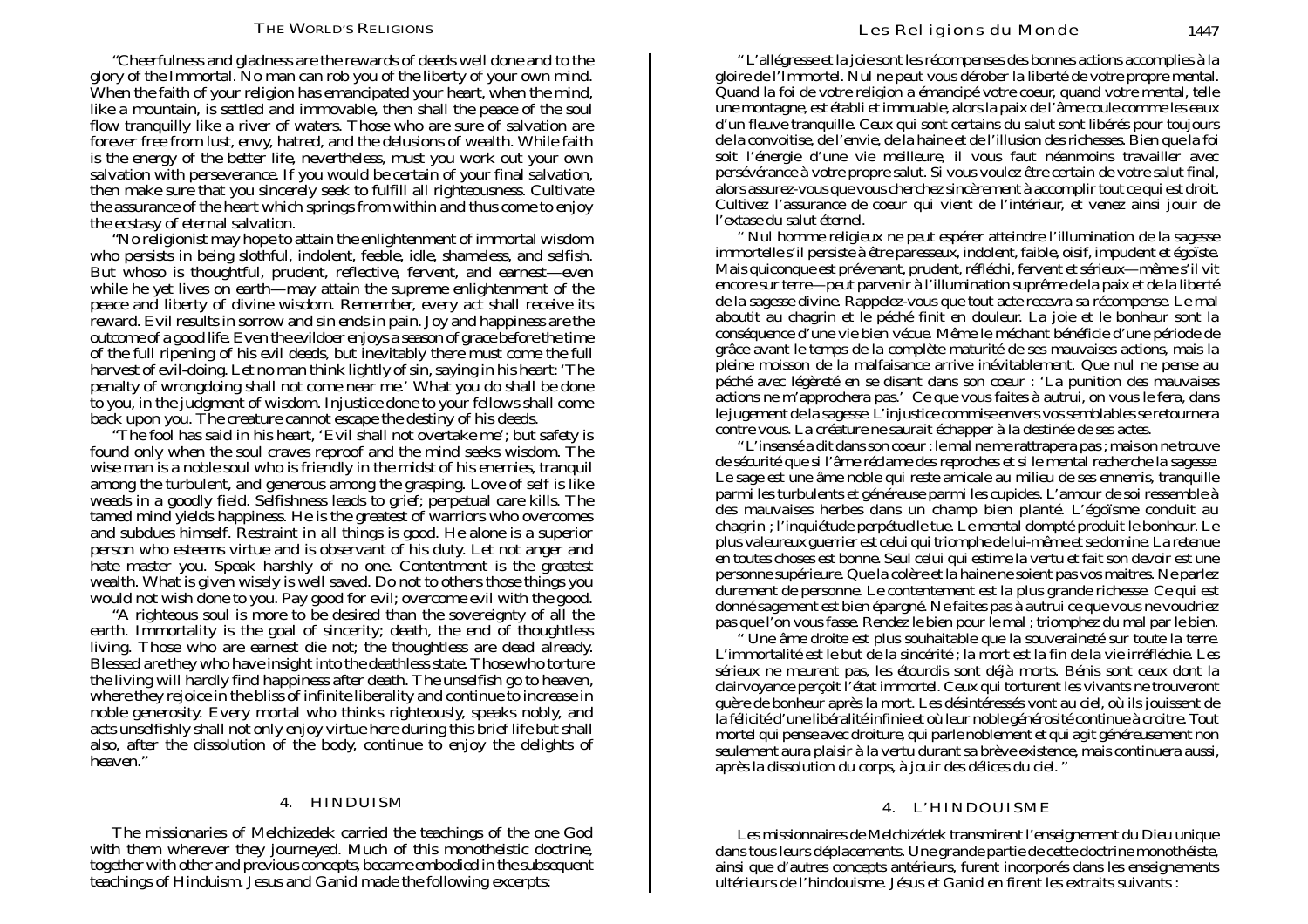"He is the great God, in every way supreme. He is the Lord who encompasses all things. He is the creator and controller of the universe of universes. God is one God; he is alone and by himself; he is the only one. And this one God is our Maker and the last destiny of the soul. The Supreme One is brilliant beyond description; he is the Light of Lights. Every heart and every world is illuminated by this divine light. God is our protector—he stands by the side of his creatures—and those who learn to know him become immortal. God is the great source of energy; he is the Great Soul. He exercises universal lordship over all. This one God is loving, glorious, and adorable. Our God is supreme in power and abides in the supreme abode. This true Person is eternal and divine; he is the primal Lord of heaven. All the prophets have hailed him, and he has revealed himself to us. We worship him. O Supreme Person, source of beings, Lord of creation, and ruler of the universe, reveal to us, your creatures, the power whereby you abide immanent! God has made the sun and the stars; he is bright, pure, and self-existent. His eternal knowledge is divinely wise. The Eternal is unpenetrated by evil. Inasmuch as the universe sprang from God, he does rule it appropriately. He is the cause of creation, and hence are all things established in him.

"God is the sure refuge of every good man when in need; the Immortal One cares for all mankind. God's salvation is strong and his kindness is gracious. He is a loving protector, a blessed defender. Says the Lord: 'I dwell within their own souls as a lamp of wisdom. I am the splendor of the splendid and the goodness of the good. Where two or three gather together, there am I also.' The creature cannot escape the presence of the Creator. The Lord even counts the ceaseless winking of every mortal's eyes; and we worship this divine Being as our inseparable companion. He is all-prevailing, bountiful, omnipresent, and infinitely kind. The Lord is our ruler, shelter, and supreme controller, and his primeval spirit dwells within the mortal soul. The Eternal Witness to vice and virtue dwells within man's heart. Let us long meditate on the adorable and divine Vivifier; let his spirit fully direct our thoughts. From this unreal world lead us to the real! From darkness lead us to the light! From death guide us to immortality!

"With our hearts purged of all hate, let us worship the Eternal. Our God is the Lord of prayer; he hears the cry of his children. Let all men submit their wills to him, the Resolute. Let us delight in the liberality of the Lord of prayer. Make prayer your inmost friend and worship your soul's support. 'If you will but worship me in love,' says the Eternal, 'I will give you the wisdom to attain me, for my worship is the virtue common to all creatures.' God is the illuminator of the gloomy and the power of those who are faint. Since God is our strong friend, we have no more fear. We praise the name of the never-conquered Conqueror. We worship him because he is man's faithful and eternal helper. God is our sure leader and unfailing guide. He is the great parent of heaven and earth, possessed of unlimited energy and infinite wisdom. His splendor is sublime and his beauty divine. He is the supreme refuge of the universe and the changeless guardian of everlasting law. Our God is the Lord of life and the Comforter of all men; he is the lover of mankind and the helper of those who are distressed. He is our life giver and the Good Shepherd of the human flocks. God is our father, brother, and friend. And we long to know this God in our inner being.

"We have learned to win faith by the yearning of our hearts. We have attained wisdom by the restraint of our senses, and by wisdom we have experienced peace in the Supreme. He who is full of faith worships truly when his inner self is intent upon God. Our God wears the heavens as a mantle; he also inhabits the other

" Il est le grand Dieu, en toutes manières suprême. Il est le Seigneur qui englobe toutes choses. Il est le créateur et le contrôleur de l'univers des univers. Dieu est un Dieu unique, il existe seul et par lui-même ; il est l'unique. Ce Dieu unique est notre Créateur et la destinée finale de l'âme. Le Suprême brille d'un éclat qui défie la description ; il est la Lumière des Lumières, cette lumière divine qui illumine chaque coeur et chaque monde. Dieu est notre protecteur—il se tient aux côtés de ses créatures—et ceux qui apprennent à le connaître deviennent immortels. Dieu est la grande source d'énergie, il est la Grande Âme. Il exerce une souveraineté universelle sur tout. Ce Dieu unique est aimant, glorieux et adorable. Notre Dieu jouit d'un pouvoir suprême et habite la demeure suprême. Cette véritable Personne est éternelle et divine. Dieu est le Seigneur primordial des cieux. Tous les prophètes l'ont salué, et il s'est révélé à nous. Nous l'adorons. O Personne Suprême, source des êtres, Seigneur de la création et souverain de l'univers, révèle à tes créatures le pouvoir par lequel tu demeures immanent ! Dieu a créé le soleil et les étoiles ; il est lumineux, pur, il existe par lui-même. Sa connaissance éternelle est divinement sage. L'Éternel est inaccessible au mal. Puisque l'univers est issu de lui, Dieu le gouverne comme il sied. Il est la cause de la création, donc toutes choses sont établies en lui.

" Dieu est le refuge sûr de tout homme de bien dans le besoin. L'Immortel prend soin de toute l'humanité. Le salut de Dieu est fort et sa bonté est gracieuse. Il est un protecteur aimant et un défenseur béni. Le Seigneur dit : 'J'habite dans leur propre âme comme une lampe de sagesse. Je suis la splendeur des splendides et la bonté des bons. Quand deux ou trois se réunissent, je suis là aussi.' La créature ne saurait échapper à la présence du Créateur. Le Seigneur compte même les clignements incessants de tout oeil mortel et nous adorons cet Être divin comme notre compagnon inséparable. Il est prédominant, munificent, omniprésent et infiniment bon. Le Seigneur est notre souverain, notre refuge et notre contrôleur suprême, et son esprit primordial habite l'âme mortelle. Le Témoin Éternel du vice et de la vertu demeure dans le coeur de l'homme. Méditons longuement sur l'adorable et divin Animateur ; que son esprit dirige entièrement nos pensées. Conduis-nous de ce monde irréel au monde réel, des ténèbres à la lumière, et de la mort guide-nous à l'immortalité.

" Avec notre coeur débarrassé de toute haine, adorons l'Éternel. Notre Dieu est le Seigneur de la prière ; il entend le cri de ses enfants. Que tous les hommes soumettent leur volonté à lui, le Résolu. Jouissons de la libéralité du Seigneur des prières. Faites de votre prière votre amie intime, et de l'adoration le soutien de votre âme. 'Si vous vouliez seulement me rendre un culte d'amour' , dit l'Éternel, 'je vous donnerais la sagesse pour m'atteindre, car mon culte est la vertu commune à toutes les créatures.' Dieu est l'illumination de ceux qui sont assombris par la tristesse et le pouvoir de ceux qui défaillent. Puisque Dieu est notre puissant ami, nous ne craignons plus rien. Nous louons le nom du Conquérant jamais conquis. Nous l'adorons parce qu'il est l'aide fidèle et éternelle des hommes. Dieu est notre chef sûr et notre guide infaillible. Il est le grand aïeul du ciel et de la terre, il possède une énergie illimitée et une sagesse infinie. Sa splendeur est sublime et sa beauté divine. Il est le refuge suprême des univers et le gardien immuable de la loi perpétuelle. Notre Dieu est le Seigneur de la vie et le Consolateur de tous les hommes. Il aime l'humanité et aide les malheureux. C'est lui qui nous donne la vie, il est le Bon Berger des troupeaux humains. Dieu est notre père, notre frère et notre ami. Nous désirons ardemment connaître ce Dieu au plus profond de notre être.

" Nous avons appris à gagner la foi par le désir de notre coeur. Nous avons atteint la sagesse en maitrisant nos sens ; et, par la sagesse, nous avons éprouvé la paix dans le Suprême. Celui qui est plein de foi adore vraiment quand son moi intérieur est résolument à Dieu. Notre Dieu porte les cieux comme un manteau ;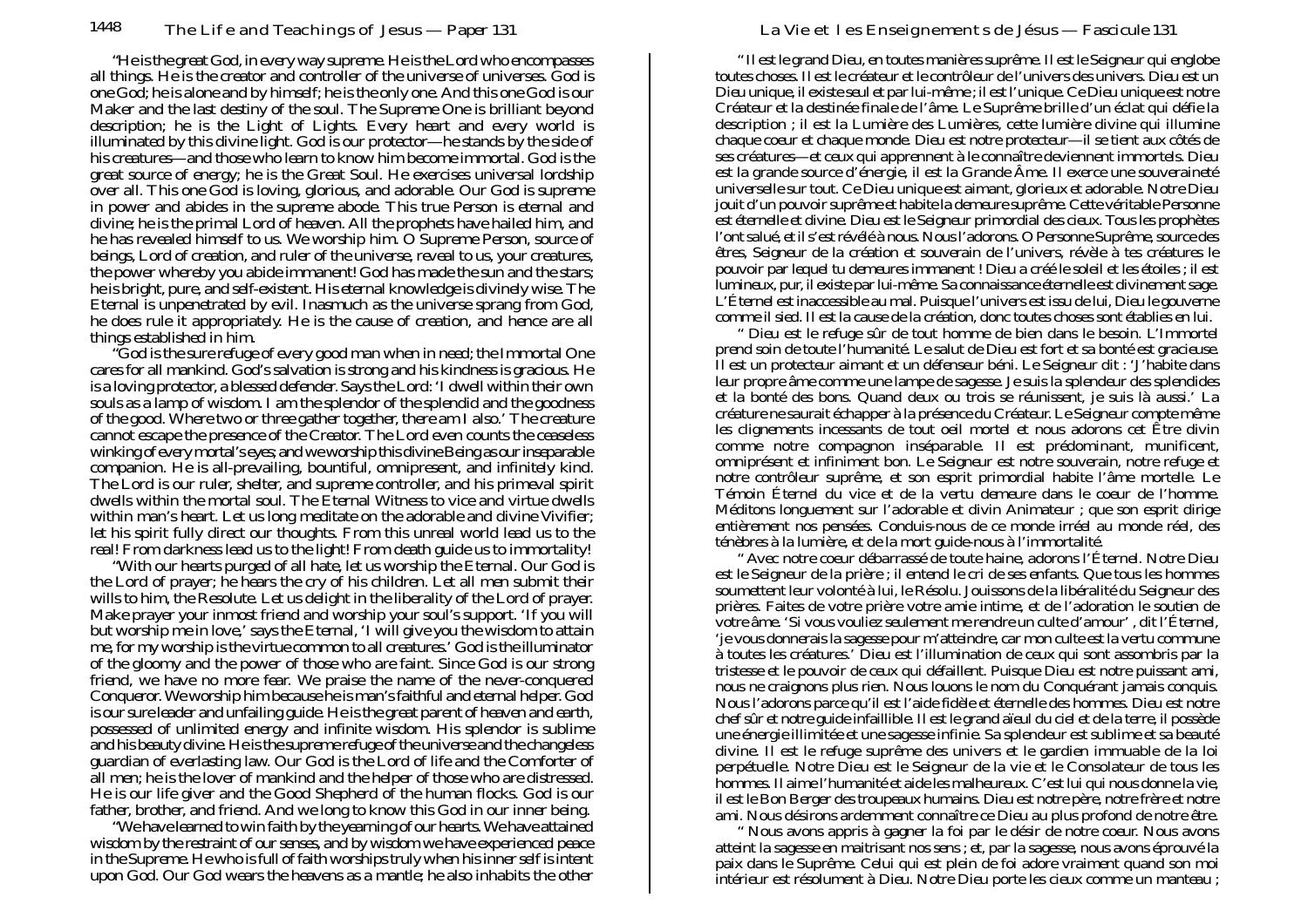six wide-spreading universes. He is supreme over all and in all. We crave forgiveness from the Lord for all of our trespasses against our fellows; and we would release our friend from the wrong he has done us. Our spirit loathes all evil; therefore, O Lord, free us from all taint of sin. We pray to God as a comforter, protector, and savior—one who loves us.

"The spirit of the Universe Keeper enters the soul of the simple creature. That man is wise who worships the One God. Those who strive for perfection must indeed know the Lord Supreme. He never fears who knows the blissful security of the Supreme, for the Supreme says to those who serve him, 'Fear not, for I am with you.' The God of providence is our Father. God is truth. And it is the desire of God that his creatures should understand him—come fully to know the truth. Truth is eternal; it sustains the universe. Our supreme desire shall be union with the Supreme. The Great Controller is the generator of all things—all evolves from him. And this is the sum of duty: Let no man do to another what would be repugnant to himself; cherish no malice, smite not him who smites you, conquer anger with mercy, and vanquish hate by benevolence. And all this we should do because God is a kind friend and a gracious father who remits all our earthly offenses.

"God is our Father, the earth our mother, and the universe our birthplace. Without God the soul is a prisoner; to know God releases the soul. By meditation on God, by union with him, there comes deliverance from the illusions of evil and ultimate salvation from all material fetters. When man shall roll up space as a piece of leather, then will come the end of evil because man has found God. O God, save us from the threefold ruin of hell—lust, wrath, and avarice! O soul, gird yourself for the spirit struggle of immortality! When the end of mortal life comes, hesitate not to forsake this body for a more fit and beautiful form and to awake in the realms of the Supreme and Immortal, where there is no fear, sorrow, hunger, thirst, or death. To know God is to cut the cords of death. The God-knowing soul rises in the universe like the cream appears on top of the milk. We worship God, the all-worker, the Great Soul, who is ever seated in the heart of his creatures. And they who know that God is enthroned in the human heart are destined to become like him—immortal. Evil must be left behind in this world, but virtue follows the soul to heaven.

"It is only the wicked who say: The universe has neither truth nor a ruler; it was only designed for our lusts. Such souls are deluded by the smallness of their intellects. They thus abandon themselves to the enjoyment of their lusts and deprive their souls of the joys of virtue and the pleasures of righteousness. What can be greater than to experience salvation from sin? The man who has seen the Supreme is immortal. Man's friends of the flesh cannot survive death; virtue alone walks by man's side as he journeys ever onward toward the gladsome and sunlit fields of Paradise."

#### 5. ZOROASTRIANISM

Zoroaster was himself directly in contact with the descendants of the earlier Melchizedek missionaries, and their doctrine of the one God became a central teaching in the religion which he founded in Persia. Aside from Judaism, no religion of that day contained more of these Salem teachings. From the records of this religion Ganid made the following excerpts:

il habite aussi les six autres univers déployés dans leur immensité. Il est suprême sur tout et en tout. Nous souhaitons ardemment le pardon du Seigneur pour tous nos péchés envers notre prochain, et nous voulons dégager notre ami du tort qu'il nous a fait. Notre esprit répugne à tout mal ; donc, Seigneur, libère-nous de toute souillure du péché. Nous prions Dieu en tant que consolateur, protecteur et sauveur—comme une personne qui nous aime.

" L'esprit du Conservateur de l'Univers pénètre l'âme des créatures simples. L'homme est sage s'il adore le Dieu Unique. Ceux qui s'efforcent d'être parfaits doivent certainement connaître le Seigneur Suprême. Quiconque connaît la félicité de la sécurité du Suprême n'a jamais peur, car le Suprême dit à ceux qui le servent : 'Ne craignez pas, car je suis avec vous.' Le Dieu de la providence est notre père. Dieu est vérité, et il désire que ses créatures le comprennent qu'elles arrivent à pleinement connaître la vérité. La vérité est éternelle ; elle soutient l'univers. Notre désir suprême sera de nous unir au Suprême. Le Grand Contrôleur engendre toutes choses—tout évolue en partant de lui. Et voici tout notre devoir : que nul ne fasse à autrui ce qu'il répugne qu'on lui fasse; ne chérissez aucune perversité, ne frappez pas celui qui vous frappe, domptez la colère par la miséricorde et triomphez de la haine par la bienveillance. Nous devrions faire tout cela parce que Dieu est un bon ami et un père plein de grâce qui nous pardonne toutes nos offenses terrestres.

" Dieu est notre Père, la terre est notre mère, et l'univers est le lieu de notre naissance. Sans Dieu, l'âme est prisonnière ; la connaissance de Dieu la libère. La méditation sur Dieu et l'union avec lui apportent la délivrance des illusions du mal et l'ultime libération de toutes les entraves matérielles. Quand l'homme enroulera l'espace comme un morceau de cuir, alors viendra la fin du mal parce que l'homme aura trouvé Dieu. O Dieu, sauve-nous de la triple ruine de l'enfer—la convoitise, la colère et l'avarice ! O mon âme, ceins-toi pour la lutte spirituelle de l'immortalité ! Quand vient la fin de la vie mortelle, n'hésite pas à abandonner ce corps pour une forme plus belle et plus appropriée, et à te réveiller dans les royaumes du Suprême et de l'Immortel où ne règnent ni peur, ni chagrin, ni faim, ni soif, ni mort. Connaître Dieu, c'est couper les cordes de la mort. L'âme qui connaît Dieu s'élève dans l'univers comme la crème apparaît à la surface du lait. Nous adorons Dieu, l'artisan de tout, la Grande Âme, qui siège toujours dans le coeur de ses créatures. Ceux qui savent que Dieu trône dans le coeur humain sont destinés à lui devenir semblables—à devenir immortels. Le mal doit être laissé en arrière dans ce monde, mais la vertu accompagne l'âme au ciel.

" Seuls les pervers disent : 'L'univers n'a ni vérité ni chef ; il n'est destiné qu'à satisfaire nos convoitises.' Mais de telles âmes sont trompées par la mesquinerie de leur intellect. Ils s'abandonnent ainsi à la satisfaction de leurs convoitises et privent leur âme des joies de la vertu et des plaisirs de la droiture. Quelle expérience est plus grande que celle d'être sauvé du péché ? L'homme qui a vu le Suprême est immortel. Les amis charnels de l'homme ne peuvent survivre à la mort ; seule la vertu marche aux côtés de l'homme tandis qu'il voyage en avançant toujours vers les champs heureux et ensoleillés du Paradis. "

#### 5. LE ZOROASTRISME

Zoroastre fut lui-même en contact direct avec les descendants des premiers missionnaires de Melchizédek, et leur doctrine du Dieu unique devint un enseignement central dans la religion qu'il fonda en Perse. À part le judaïsme, nulle religion de cette époque ne contenait une plus grande quantité d'enseignements de Salem. Ganid fit les extraits suivants des archives de cette religion :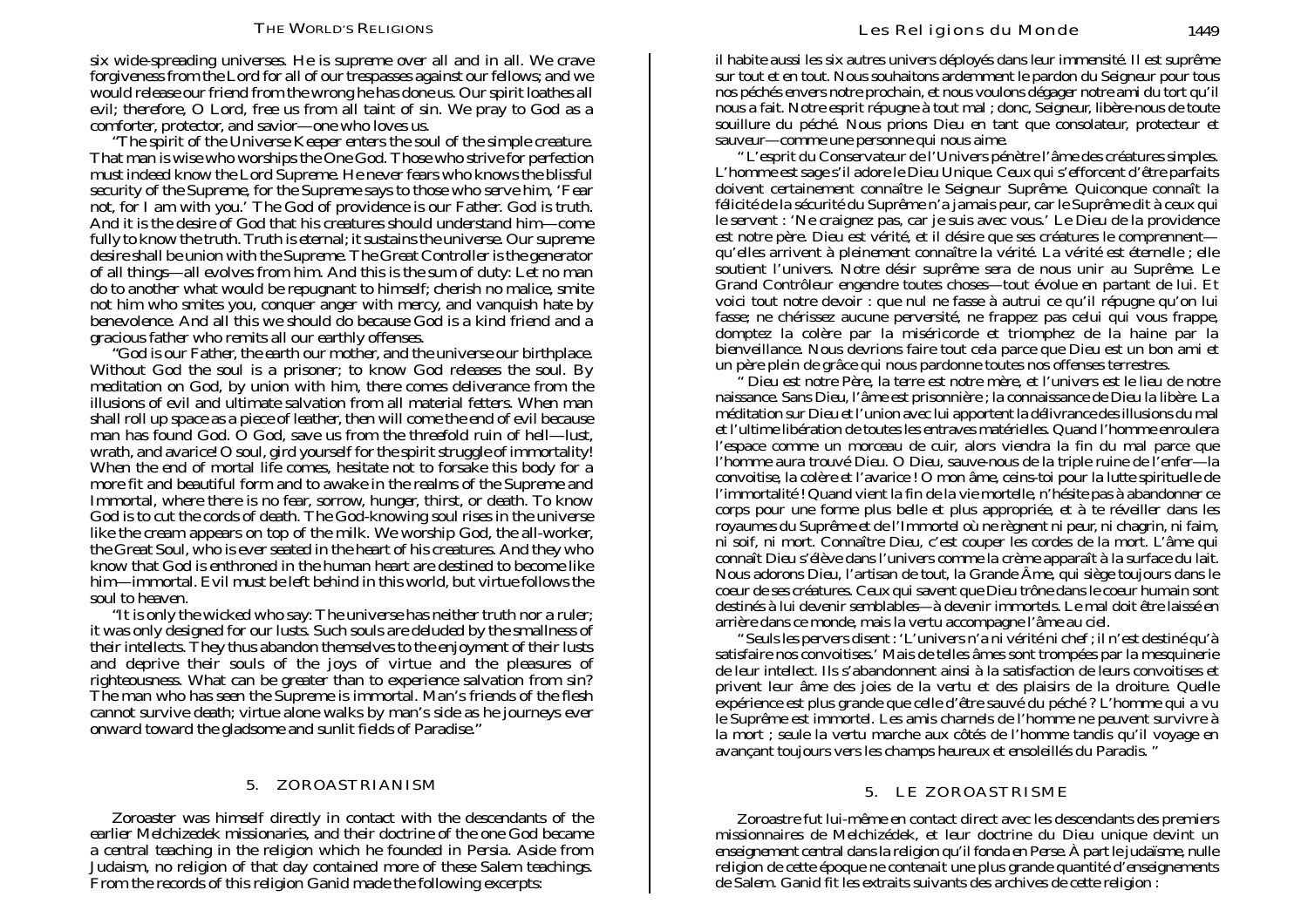"All things come from, and belong to, the One God—all-wise, good, righteous, holy, resplendent, and glorious. This, our God, is the source of all luminosity. He is the Creator, the God of all good purposes, and the protector of the justice of the universe. The wise course in life is to act in consonance with the spirit of truth. God is all-seeing, and he beholds both the evil deeds of the wicked and the good works of the righteous; our God observes all things with a flashing eye. His touch is the touch of healing. The Lord is an all-powerful benefactor. God stretches out his beneficent hand to both the righteous and the wicked. God established the world and ordained the rewards for good and for evil. The all-wise God has promised immortality to the pious souls who think purely and act righteously. As you supremely desire, so shall you be. The light of the sun is as wisdom to those who discern God in the universe.

"Praise God by seeking the pleasure of the Wise One. Worship the God of light by joyfully walking in the paths ordained by his revealed religion. There is but one Supreme God, the Lord of Lights. We worship him who made the waters, plants, animals, the earth, and the heavens. Our God is Lord, most beneficent. We worship the most beauteous, the bountiful Immortal, endowed with eternal light. God is farthest from us and at the same time nearest to us in that he dwells within our souls. Our God is the divine and holiest Spirit of Paradise, and yet he is more friendly to man than the most friendly of all creatures. God is most helpful to us in this greatest of all businesses, the knowing of himself. God is our most adorable and righteous friend; he is our wisdom, life, and vigor of soul and body. Through our good thinking the wise Creator will enable us to do his will, thereby attaining the realization of all that is divinely perfect.

"Lord, teach us how to live this life in the flesh while preparing for the next life of the spirit. Speak to us, Lord, and we will do your bidding. Teach us the good paths, and we will go right. Grant us that we may attain union with you. We know that the religion is right which leads to union with righteousness. God is our wise nature, best thought, and righteous act. May God grant us unity with the divine spirit and immortality in himself!

"This religion of the Wise One cleanses the believer from every evil thought and sinful deed. I bow before the God of heaven in repentance if I have offended in thought, word, or act—intentionally or unintentionally—and I offer prayers for mercy and praise for forgiveness. I know when I make confession, if I purpose not to do again the evil thing, that sin will be removed from my soul. I know that forgiveness takes away the bonds of sin. Those who do evil shall receive punishment, but those who follow truth shall enjoy the bliss of an eternal salvation. Through grace lay hold upon us and minister saving power to our souls. We claim mercy because we aspire to attain perfection; we would be like God."

### 6. SUDUANISM (JAINISM)

The third group of religious believers who preserved the doctrine of one God in India—the survival of the Melchizedek teaching—were known in those days as the Suduanists. Latterly these believers have become known as followers of Jainism. They taught:

"The Lord of Heaven is supreme. Those who commit sin will not ascend on high, but those who walk in the paths of righteousness shall find a place in heaven. We are assured of the life hereafter if we know truth. The soul of man may ascend

" Toutes choses viennent du Dieu Unique et lui appartiennent. Il est notre Dieu infiniment sage, bon, droit, saint, resplendissant et glorieux. Lui, notre Dieu, est la source de toute luminosité. Il est le Créateur, le Dieu de tous les bons desseins, et le protecteur de la justice de l'univers. La ligne de conduite sage dans la vie consiste à agir en harmonie avec l'esprit de vérité. Dieu voit tout, et il aperçoit aussi bien les mauvaises actions des pervers que les bonnes oeuvres des justes ; notre Dieu observe toutes choses d'un oeil étincelant. Son toucher est le toucher de guérison. Le Seigneur est un bienfaiteur tout-puissant. Dieu tend sa main bénéfique aux justes comme aux pervers. Dieu a établi le monde et ordonné la rétribution pour le bien et pour le mal. Le Dieu infiniment sage a promis l'immortalité aux âmes pieuses qui pensent avec pureté et agissent avec droiture. Vous deviendrez ce que vous désirez suprêmement. La lumière du soleil est semblable à la sagesse pour ceux qui discernent Dieu dans l'univers.

" Louez Dieu en recherchant ce qui plaît au Grand Sage. Adorez le Dieu de lumière en marchant joyeusement dans les voies ordonnées par sa religion révélée. Il n'y a qu'un Dieu Suprême, le Seigneur des Lumières. Nous adorons celui qui a créé les eaux, les plantes, les animaux, la terre et les cieux. Notre Dieu est Seigneur, c'est le plus bienveillant. Nous adorons le plus beau, le généreux Immortel doué de la lumière éternelle. Dieu est le plus éloigné de nous et en même temps le plus proche, du fait qu'il habite nos âmes. Notre Dieu est le divin et le plus saint Esprit du Paradis, et cependant il est plus amical pour l'homme que la plus amicale de toutes les créatures. Dieu est d'un grand secours pour nous dans la principale de toutes nos entreprises, celle de le connaître lui-même. Dieu est notre ami le plus adorable et le plus droit ; il est notre sagesse, notre vie et la vigueur de notre âme et de notre corps. Par nos bonnes pensées, le sage Créateur nous permettra de faire sa volonté et de parvenir ainsi à la réalisation de tout ce qui est divinement parfait.

" Seigneur, enseigne-nous à vivre cette vie dans la chair tout en nous préparant à la prochaine vie de l'esprit. Parle-nous, Seigneur, et nous ferons ce que tu demanderas. Enseigne-nous les bonnes voies, et nous marcherons droit. Accorde-nous d'atteindre l'union avec toi. Nous savons que la religion est bonne si elle conduit à l'union avec la droiture. Dieu est notre sage nature, notre meilleure pensée, et notre acte juste. Puisse Dieu nous conférer l'unité avec l'esprit divin et l'immortalité en lui-même !

" Cette religion du Grand Sage purifie le croyant de toute mauvaise pensée et de toute action pécheresse. Je m'incline devant le Dieu du ciel en me repentant si j'ai commis une offense en pensée, en paroles ou en action—intentionnellement ou non—et j'offre des prières pour la miséricorde et des louanges pour le pardon. Quand je me confesse, si je n'ai pas l'intention de renouveler la faute, je sais que le péché sera ôté de mon âme. Je sais que le pardon enlève les liens du péché. Ceux qui font le mal seront punis, mais ceux qui suivent la vérité jouiront de la félicité d'un salut éternel. Prends possession de nous par la grâce et dispense à notre âme le pouvoir sauveur. Nous implorons miséricorde parce que nous aspirons à la perfection ; nous voudrions être semblables à Dieu."

## 6. LE SOUDOUANISME (LE JAÏNISME)

Le troisième groupe de croyants religieux qui préserva, aux Indes, la doctrine du Dieu unique—la survivance des enseignements de Melchizédek—était connu à l'époque sous le nom de soudouaniste. Plus récemment, on appela ces croyants les fidèles du jaïnisme. Voici quelques-unes des pensées qu'ils enseignaient :

" Le Seigneur du Ciel est suprême. Ceux qui commettent le péché ne s'élèveront pas dans les hauteurs, mais ceux qui suivent les voies de la droiture trouveront une place au ciel. Nous sommes assurés de la vie dans l'au-delà si nous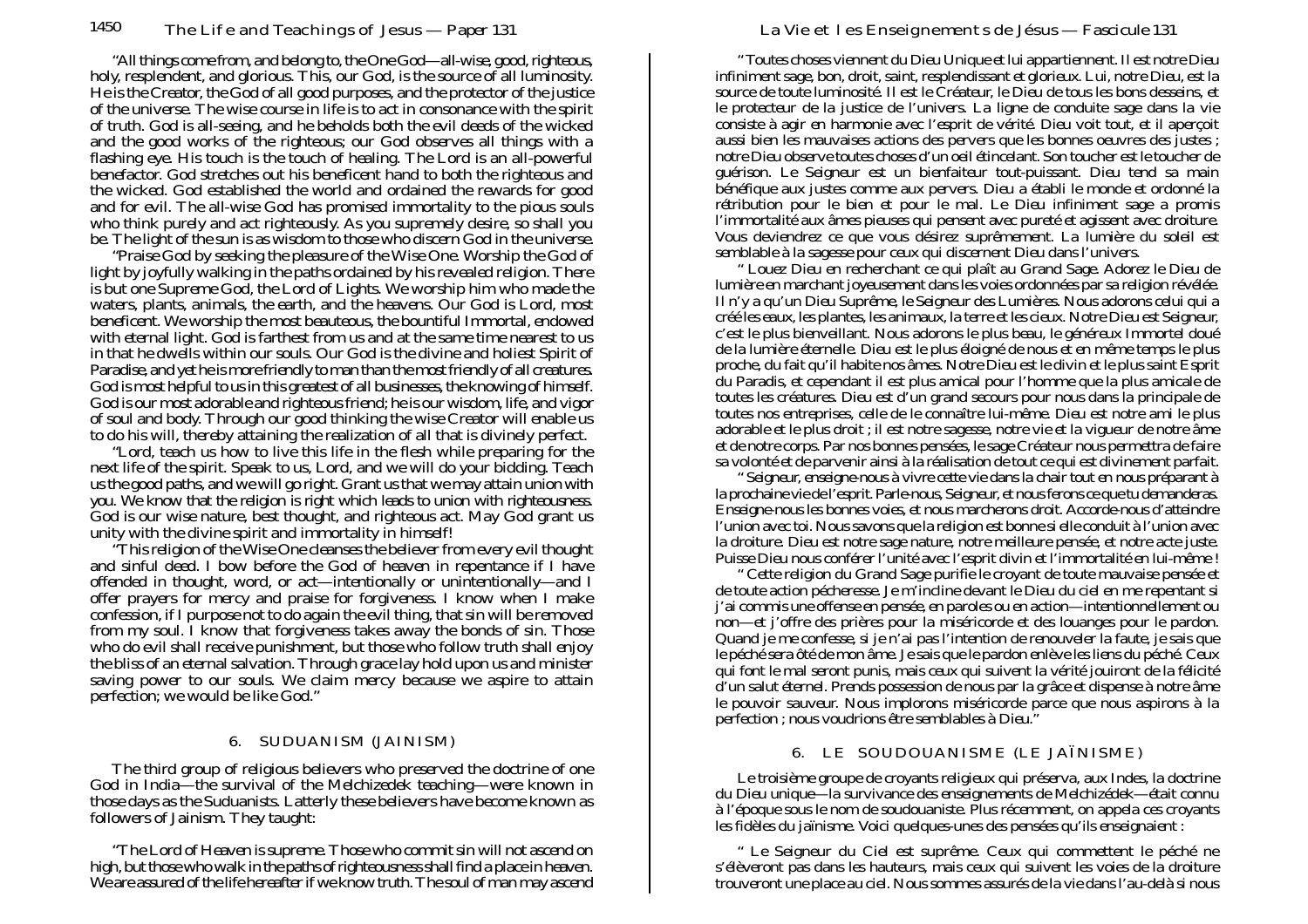to the highest heaven, there to develop its true spiritual nature, to attain perfection. The estate of heaven delivers man from the bondage of sin and introduces him to the final beatitudes; the righteous man has already experienced an end of sin and all its associated miseries. Self is man's invincible foe, and self is manifested as man's four greatest passions: anger, pride, deceit, and greed. Man's greatest victory is the conquest of himself. When man looks to God for forgiveness, and when he makes bold to enjoy such liberty, he is thereby delivered from fear. Man should journey through life treating his fellow creatures as he would like to be treated."

#### 7. SHINTO

Only recently had the manuscripts of this Far-Eastern religion been lodged in the Alexandrian library. It was the one world religion of which Ganid had never heard. This belief also contained remnants of the earlier Melchizedek teachings as is shown by the following abstracts:

"Says the Lord: 'You are all recipients of my divine power; all men enjoy my ministry of mercy. I derive great pleasure in the multiplication of righteous men throughout the land. In both the beauties of nature and the virtues of men does the Prince of Heaven seek to reveal himself and to show forth his righteous nature. Since the olden people did not know my name, I manifested myself by being born into the world as a visible existence and endured such abasement even that man should not forget my name. I am the maker of heaven and earth; the sun and the moon and all the stars obey my will. I am the ruler of all creatures on land and in the four seas. Although I am great and supreme, still I have regard for the prayer of the poorest man. If any creature will worship me, I will hear his prayer and grant the desire of his heart.'

"'Every time man yields to anxiety, he takes one step away from the leading of the spirit of his heart.' Pride obscures God. If you would obtain heavenly help, put away your pride; every hair of pride shuts off saving light, as it were, by a great cloud. If you are not right on the inside, it is useless to pray for that which is on the outside. 'If I hear your prayers, it is because you come before me with a clean heart, free from falsehood and hypocrisy, with a soul which reflects truth like a mirror. If you would gain immortality, forsake the world and come to me.'"

#### 8. TAOISM

The messengers of Melchizedek penetrated far into China, and the doctrine of one God became a part of the earlier teachings of several Chinese religions; the one persisting the longest and containing most of the monotheistic truth was Taoism, and Ganid collected the following from the teachings of its founder:

"How pure and tranquil is the Supreme One and yet how powerful and mighty, how deep and unfathomable! This God of heaven is the honored ancestor of all things. If you know the Eternal, you are enlightened and wise. If you know not the Eternal, then does ignorance manifest itself as evil, and thus do the passions of sin arise. This wondrous Being existed before the heavens and the earth were. He is truly spiritual; he stands alone and changes not. He is indeed the world's mother, and all creation moves around him. This Great One imparts himself to connaissons la vérité. L'âme de l'homme peut monter au ciel le plus haut pour y développer sa vraie nature spirituelle, pour atteindre la perfection. L'état céleste délivre l'homme de la servitude du péché et l'introduit auprès des béatitudes finales. Le juste a déjà l'expérience d'en avoir fini avec le péché et avec toutes les misères qui l'accompagnent. L'ego est l'ennemi invincible de l'homme et se manifeste sous l'aspect des quatre plus grandes passions humaines : la colère, l'orgueil, la tromperie et la cupidité. La plus grande victoire de l'homme est son triomphe sur lui-même. Quand l'homme se tourne vers Dieu pour être pardonné et qu'il a l'audace de prendre cette liberté, il est délivré de la peur. L'homme devrait traverser la vie en traitant ses semblables comme il aimerait être traité. "

#### 7. LE SHINTOÏSME

Les manuscrits de cette religion d'Extrême-Orient n'avaient été classés que récemment dans la bibliothèque d'Alexandrie. Il s'agissait de l'unique religion du monde dont Ganid n'avait jamais entendu parler. Cette croyance contenait également des rappels des premiers enseignements de Melchizédek, comme le montrent les extraits suivants :

" Ainsi dit le Seigneur : 'Vous êtes tous des récepteurs de mon divin pouvoir ; tous les hommes bénéficient de mon ministère de miséricorde. Je prends grand plaisir à la multiplication des justes dans tout le pays. Dans les beautés de la nature comme dans les vertus des hommes, le Prince du Ciel cherche à se révéler et à proclamer la droiture de sa nature. Puisque les peuples de l'antiquité ne connaissaient pas mon nom, je me suis manifesté en naissant dans le monde comme un être visible, et j'ai subi une telle humiliation afin que même les hommes n'oublient pas mon nom. C'est moi qui ai créé les cieux et la terre. Le soleil, la lune et toutes les étoiles obéissent à ma volonté. Je suis le chef de toutes les créatures sur la terre et dans les quatre mers. Bien que je sois grand et suprême, j'ai égard à la prière du plus humble des hommes. Si une créature veut m'adorer, j'écouterai sa prière et j'exaucerai le désir de son coeur.'

" 'Chaque fois que l'homme cède à l'anxiété, il s'écarte d'un pas de la gouverne de l'esprit de son coeur.' L'orgueil cache Dieu. Si vous voulez obtenir l'aide du ciel, mettez de côté votre orgueil ; tel un gros nuage, toute trace d'orgueil intercepte la lumière qui sauve. Si vous n'êtes pas droit à l'intérieur de vousmême, il est inutile de prier pour les choses extérieures. 'Si j'entends vos prières, c'est parce que vous vous présentez devant moi avec un coeur pur, dégagé de fausseté et d'hypocrisie, avec une âme qui reflète la vérité comme un miroir. Si vous voulez gagner l'immortalité, abandonnez le monde et venez à moi.' "

#### 8. LE TAOÏSME

Les messagers de Melchizédek pénétrèrent profondément en Chine, et la doctrine du Dieu unique fit partie des premiers enseignements de plusieurs religions chinoises. Celle qui persista le plus longtemps et contint le plus de vérité monothéiste fut le taoïsme. Ganid rassembla les enseignements suivants de son fondateur :

" Combien le Suprême est pur et tranquille, et pourtant combien il est fort et puissant, profond et insondable ! Ce Dieu du ciel est l'ancêtre honoré de toutes choses. Si vous connaissez l'Éternel, vous êtes éclairé et sage. Si vous ne connaissez pas l'Éternel, alors l'ignorance se manifeste en tant que mal, et les passions du péché surgissent. Cet Être prodigieux existait avant les cieux et la terre. Il est monde, et toute la création tourne autour de lui. Ce Grand Ètre se communique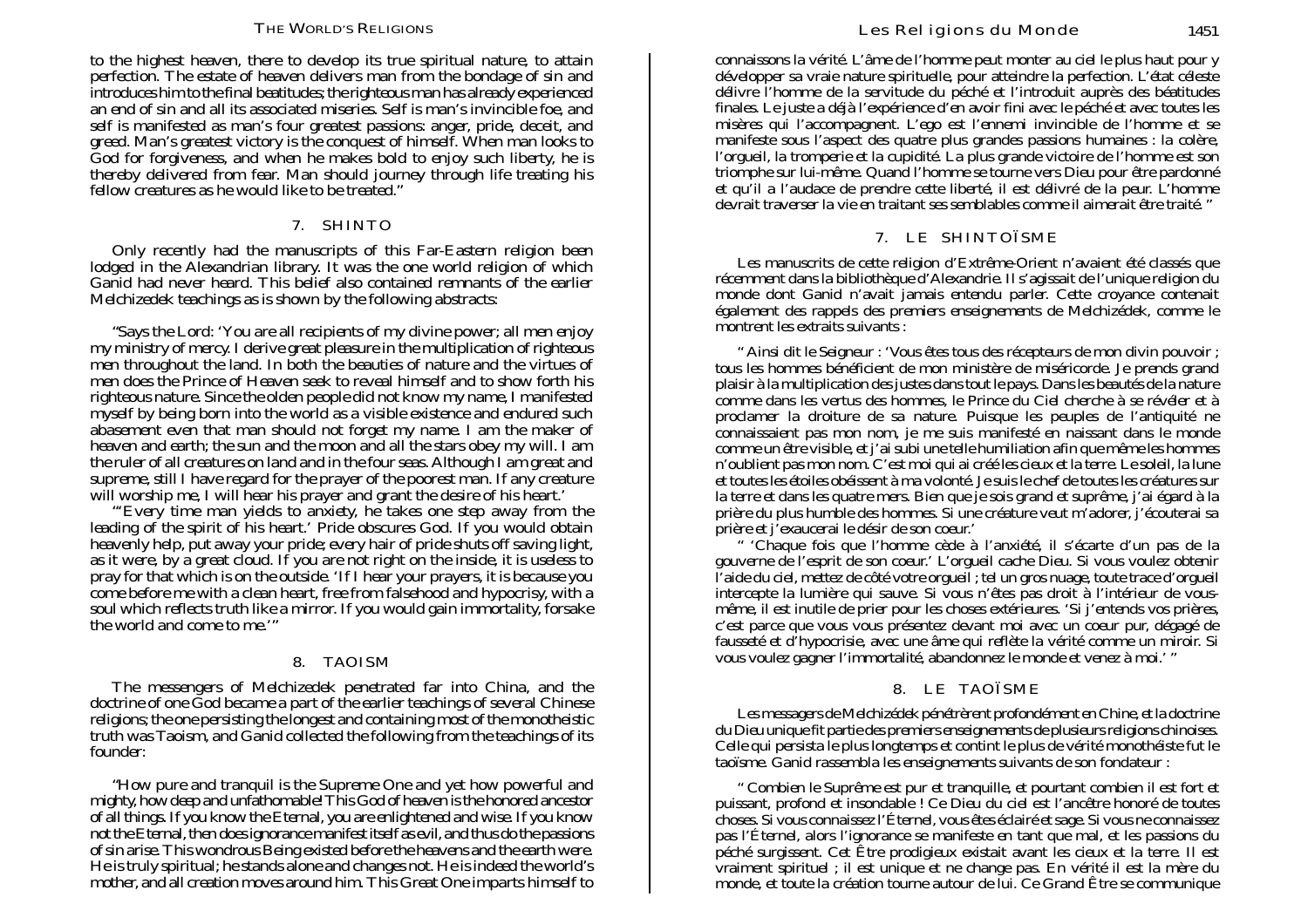men and thereby enables them to excel and to survive. Even if one has but a little knowledge, he can still walk in the ways of the Supreme; he can conform to the will of heaven.

"All good works of true service come from the Supreme. All things depend on the Great Source for life. The Great Supreme seeks no credit for his bestowals. He is supreme in power, yet he remains hidden from our gaze. He unceasingly transmutes his attributes while perfecting his creatures. The heavenly Reason is slow and patient in his designs but sure of his accomplishments. The Supreme overspreads the universe and sustains it all. How great and mighty are his overflowing influence and drawing power! True goodness is like water in that it blesses everything and harms nothing. And like water, true goodness seeks the lowest places, even those levels which others avoid, and that is because it is akin to the Supreme. The Supreme creates all things, in nature nourishing them and in spirit perfecting them. And it is a mystery how the Supreme fosters, protects, and perfects the creature without compelling him. He guides and directs, but without self-assertion. He ministers progression, but without domination.

"The wise man universalizes his heart. A little knowledge is a dangerous thing. Those who aspire to greatness must learn to humble themselves. In creation the Supreme became the world's mother. To know one's mother is to recognize one's sonship. He is a wise man who regards all parts from the point of view of the whole. Relate yourself to every man as if you were in his place. Recompense injury with kindness. If you love people, they will draw near you—you will have no difficulty in winning them.

"The Great Supreme is all-pervading; he is on the left hand and on the right; he supports all creation and indwells all true beings. You cannot find the Supreme, neither can you go to a place where he is not. If a man recognizes the evil of his ways and repents of sin from the heart, then may he seek forgiveness; he may escape the penalty; he may change calamity into blessing. The Supreme is the secure refuge for all creation; he is the guardian and savior of mankind. If you seek for him daily, you shall find him. Since he can forgive sins, he is indeed most precious to all men. Always remember that God does not reward man for what he does but for what he is; therefore should you extend help to your fellows without the thought of rewards. Do good without thought of benefit to the self.

"They who know the laws of the Eternal are wise. Ignorance of the divine law is misery and disaster. They who know the laws of God are liberal minded. If you know the Eternal, even though your body perish, your soul shall survive in spirit service. You are truly wise when you recognize your insignificance. If you abide in the light of the Eternal, you shall enjoy the enlightenment of the Supreme. Those who dedicate their persons to the service of the Supreme are joyous in this pursuit of the Eternal. When man dies, the spirit begins to wing its long flight on the great home journey."

### 9. CONFUCIANISM

Even the least God-recognizing of the world's great religions acknowledged the monotheism of the Melchizedek missionaries and their persistent successors. Ganid's summary of Confucianism was:

"What Heaven appoints is without error. Truth is real and divine. Everything originates in Heaven, and the Great Heaven makes no mistakes. Heaven has appointed many subordinates to assist in the instruction and uplifting of the aux hommes et leur permet ainsi d'exceller et de survivre. Même si l'on a peu de connaissance, on peut marcher dans les voies du Suprême ; on peut se conformer à la volonté du ciel.

 Toutes les bonnes oeuvres de vrai service proviennent du Suprême. Toutes choses dépendent de la Grande Source pour leur vie. Le Grand Suprême ne recherche aucun honneur pour ses dons. Bien que suprême en pouvoir, il reste caché à nos regards. Il transmue sans cesse ses attributs tout en perfectionnant ses créatures. La Raison céleste est lente et patiente dans ses projets, mais sûre de ses accomplissements. Le Suprême recouvre l'univers et le soutient tout entier. Combien sont grands et puissants son influence débordante et son pouvoir d'attraction ! La vraie bonté ressemble à l'eau, en ce sens qu'elle bénit tout et ne nuit à rien. Telle l'eau, la vraie bonté recherche les places inférieures, même les niveaux que les autres évitent, et cela parce qu'elle est apparentée au Suprême. Le Suprême crée toutes choses, il les nourrit dans la nature et les perfectionne en esprit. La manière dont le Suprême entretient, protège et perfectionne les créatures sans les contraindre est un mystère. Il guide et dirige, mais sans s'imposer. Il veille au progrès, mais sans domination.

" Le sage rend son coeur universel. Un peu de connaissance est chose dangereuse. Quiconque aspire à la grandeur doit apprendre à s'humilier. Dans la création, le Suprême est devenu la mère du monde. Connaître sa mère, c'est reconnaître sa filiation. Celui-là est sage qui considère toutes les parties du point de vue de l'ensemble. Reliez-vous à chaque homme comme si vous étiez à sa place. Répondez au préjudice par la bonté. Si vous aimez les gens, ils se rapprocheront de vous—vous n'aurez aucune difficulté à les gagner.

" Le Grand Suprême pénètre tout ; il est à droite et à gauche, il soutient toute la création et habite tous les êtres sincères. Vous ne pouvez ni trouver le Suprême ni aller en un lieu où il ne se trouve pas. Si un homme reconnaît le mal de ses actions et se repent de tout son coeur de ses péchés, alors il peut rechercher le pardon, échapper au châtiment et transformer la calamité en bénédiction. Le Suprême est le refuge sûr pour toute création ; il est le gardien et le sauveur de l'humanité. Si vous le cherchez quotidiennement, vous le trouverez. Puisqu'il peut pardonner les péchés, il est vraiment précieux à tous les hommes. Souvenez-vous toujours que Dieu récompense les hommes pour ce qu'ils sont, et non pas pour ce qu'ils font ; donc, apportez votre aide à vos compagnons sans l'idée de récompense. Faites du bien sans penser à un profit égoïste.

" Ceux qui connaissent les lois de l'Éternel sont sages. L'ignorance des lois divines est une calamité et un désastre. Ceux qui connaissent les lois de Dieu ont une mentalité libérale. Si vous connaissez l'Éternel, votre âme survivra au service de l'esprit, même si votre corps périt. Vous êtes vraiment sage quand vous reconnaissez votre insignifiance. Si vous demeurez dans la lumière de l'Éternel, vous jouirez de l'illumination du Suprême. Ceux qui consacrent leur personne au service du<br>Suprême sont joyeux dans cette recherche de l'Éternel. Quand l'homme meurt, l'esprit prend son envol pour entreprendre son long voyage de retour au foyer. "

# 9. LE CONFUCIANISME

Parmi les grandes religions du monde, celle même qui reconnaissait le moins Dieu accepta le monothéisme des missionnaires de Melchizédek et de leurs persévérants successeurs. Voici comment Ganid résuma le confucianisme :

" Ce que le Ciel institue est infaillible. La vérité est réelle et divine. Tout a son origine dans le Ciel, et le Grand Ciel ne commet pas de faute. Le Ciel a désigné de nombreux subordonnés pour aider à instruire et à élever les créatures inférieures.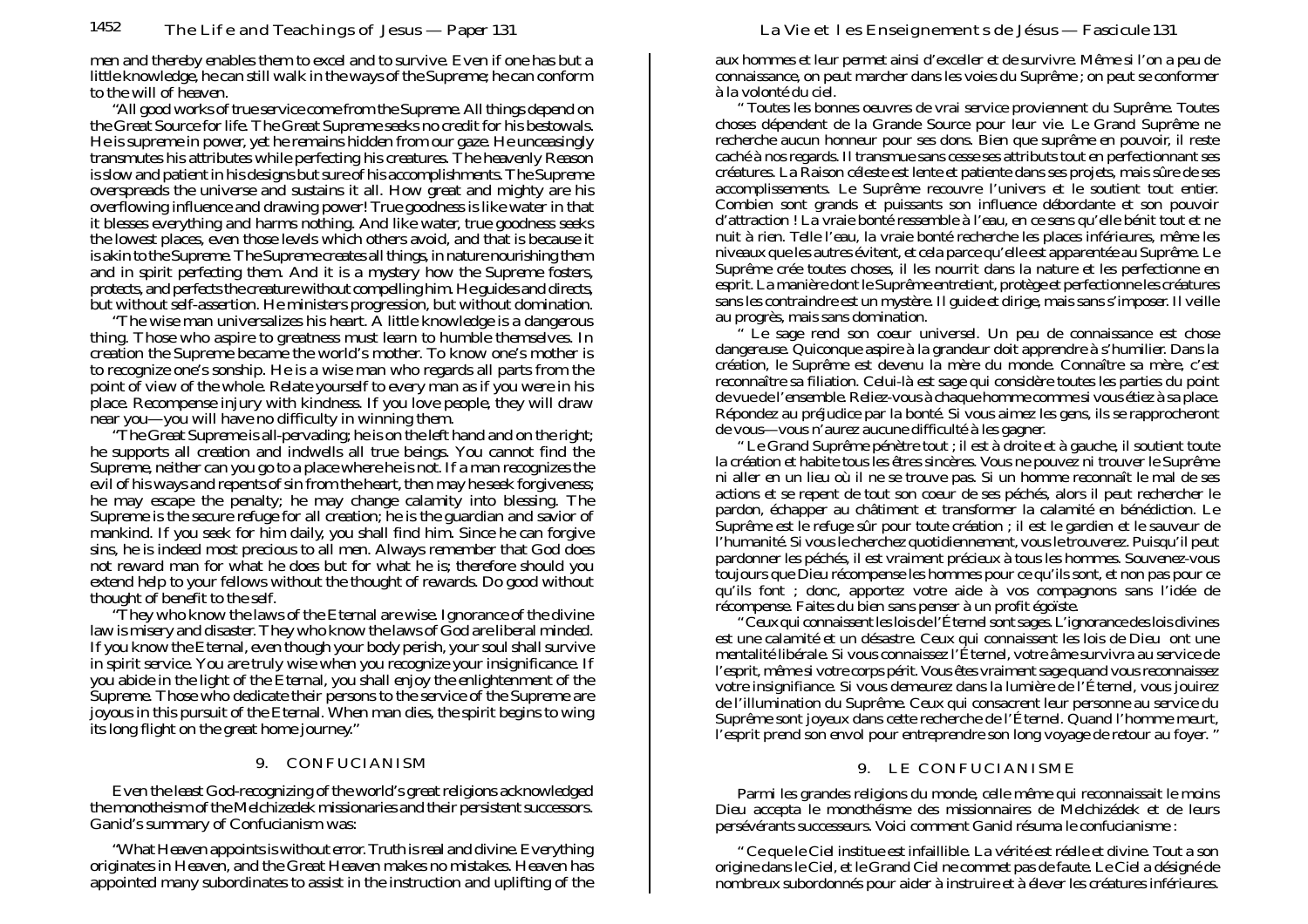inferior creatures. Great, very great, is the One God who rules man from on high. God is majestic in power and awful in judgment. But this Great God has conferred a moral sense even on many inferior people. Heaven's bounty never stops. Benevolence is Heaven's choicest gift to men. Heaven has bestowed its nobility upon the soul of man; the virtues of man are the fruit of this endowment of Heaven's nobility. The Great Heaven is all-discerning and goes with man in all his doings. And we do well when we call the Great Heaven our Father and our Mother. If we are thus servants of our divine ancestors, then may we in confidence pray to Heaven. At all times and in everything let us stand in awe of the majesty of Heaven. We acknowledge, O God, the Most High and sovereign Potentate, that judgment rests with you, and that all mercy proceeds from the divine heart.

"God is with us; therefore we have no fear in our hearts. If there be found any virtue in me, it is the manifestation of Heaven who abides with me. But this Heaven within me often makes hard demands on my faith. If God is with me, I have determined to have no doubt in my heart. Faith must be very near the truth of things, and I do not see how a man can live without this good faith. Good and evil do not befall men without cause. Heaven deals with man's soul in accordance with its purpose. When you find yourself in the wrong, do not hesitate to confess your error and be quick to make amends.

"A wise man is occupied with the search for truth, not in seeking for a mere living. To attain the perfection of Heaven is the goal of man. The superior man is given to self-adjustment, and he is free from anxiety and fear. God is with you; have no doubt in your heart. Every good deed has its recompense. The superior man murmurs not against Heaven nor holds a grudge against men. What you do not like when done to yourself, do not to others. Let compassion be a part of all punishment; in every way endeavor to make punishment a blessing. Such is the way of Great Heaven. While all creatures must die and return to the earth, the spirit of the noble man goes forth to be displayed on high and to ascend to the glorious light of final brightness."

## 10. "OUR RELIGION"

After the arduous labor of effecting this compilation of the teachings of the world religions concerning the Paradise Father, Ganid set himself to the task of formulating what he deemed to be a summary of the belief he had arrived at regarding God as a result of Jesus' teaching. This young man was in the habit of referring to such beliefs as "our religion." This was his record:

"The Lord our God is one Lord, and you should love him with all your mind and heart while you do your very best to love all his children as you love yourself. This one God is our heavenly Father, in whom all things consist, and who dwells, by his spirit, in every sincere human soul. And we who are the children of God should learn how to commit the keeping of our souls to him as to a faithful Creator. With our heavenly Father all things are possible. Since he is the Creator, having made all things and all beings, it could not be otherwise. Though we cannot see God, we can know him. And by daily living the will of the Father in heaven, we can reveal him to our fellow men.

"The divine riches of God's character must be infinitely deep and eternally wise. We cannot search out God by knowledge, but we can know him in our hearts by personal experience. While his justice may be past finding out, his mercy may be received by the humblest being on earth. While the Father fills the universe,

Le Dieu unique qui d'en haut régit les hommes est grand, très grand. Dieu est majestueux en pouvoir et terrible en jugement. Ce Haut Dieu a conféré un sens moral même à de nombreux individus inférieurs. La libéralité du Ciel ne s'interrompt jamais. La bienveillance est le don le plus précieux du Ciel aux hommes. Le Ciel a conféré sa noblesse à l'âme des hommes ; les vertus de l'homme sont le fruit de ce don de la noblesse du Ciel. Le Grand Ciel discerne tout et accompagne les hommes dans toutes leurs oeuvres. Nous avons raison d'appeler le Grand Ciel notre Père et notre Mère. Si nous sommes ainsi les serviteurs de nos ancêtres divins, alors nous pouvons adresser avec confiance nos prières au Ciel. À tout moment et en toutes choses, ayons la crainte respectueuse de la majesté du Ciel. O Dieu Très Haut et souverain Potentat, nous reconnaissons que le jugement t'appartient et que toute miséricorde provient du coeur divin.

" Dieu est avec nous ; nous n'éprouvons donc aucune crainte dans notre coeur. Si quelque vertu se trouve en moi, elle est la manifestation du Ciel qui demeure en moi ; mais ce Ciel en moi formule souvent des exigences sévères pour ma foi. Si Dieu est avec moi, j'ai décidé de n'avoir aucun doute dans mon coeur. La foi doit être très proche de la vérité des choses, et je ne vois pas comment un homme peut vivre sans cette foi bienfaisante. Le bien et le mal n'arrivent pas sans cause aux hommes. Le ciel traite l'âme d'un homme selon le dessein de cette âme. Quand vous vous découvrez en tort, n'hésitez pas à confesser votre erreur et hâtez-vous de la réparer.

" Le sage s'occupe de rechercher la vérité, et non simplement de gagner sa vie. Le but de l'homme est d'atteindre la perfection du Ciel. L'homme supérieur cherche à s'adapter, et il est libre d'anxiété et de crainte. Dieu est avec vous, n'en doutez pas dans votre coeur. Toute bonne action a sa récompense. L'homme supérieur ne murmure pas contre le Ciel et ne garde pas rancune aux hommes. Ne faites pas à autrui ce que vous n'aimez pas que l'on vous fasse. Que la compassion fasse partie de toute punition ; efforcez-vous de toute façon de transformer les sanctions en bénédictions. C'est la manière de faire du Grand Ciel. Alors que toutes les créatures doivent mourir et retourner à la terre, l'esprit de l'homme noble s'avance pour être exposé aux niveaux supérieurs et pour s'élever à la lumière glorieuse de l'apothéose finale. "

### 10. " NOTRE RELIGION "

Après le travail ardu fourni pour effectuer cette compilation des enseignements religieux du monde au sujet du Père du Paradis, Ganid s'occupa de formuler ce qu'il estimait être un résumé des croyances auxquelles il était parvenu à la suite des enseignements de Jésus. Le jeune homme avait pris l'habitude d'appeler ces croyances " notre religion ", et voici son exposé :

" Le Seigneur notre Dieu est un Seigneur unique, et vous devriez l'aimer de tout votre mental et de tout votre coeur en faisant de votre mieux pour aimer tous ses enfants comme vous vous aimez vous-mêmes. Ce Dieu unique est notre Père céleste en qui toutes choses subsistent et qui habite, par son esprit, dans toute âme humaine sincère. Nous, qui sommes les enfants de Dieu, nous devrions apprendre à lui confier la garde de notre âme comme à un Créateur fidèle. Avec notre Père céleste, toutes choses sont possibles. Il en est nécessairement ainsi, puisqu'il a créé toutes les choses et tous les êtres. Bien que nous ne puissions voir Dieu, nous pouvons le connaître. En vivant quotidiennement la volonté du Père qui est aux cieux, nous pouvons le révéler à nos semblables.

" Les divines richesses du caractère de Dieu doivent être infiniment profondes et éternellement sages. Nous ne pouvons découvrir Dieu par la connaissance, mais nous pouvons le connaître dans notre coeur par expérience personnelle. Bien que sa justice dépasse nos facultés de divination, sa miséricorde peut être reçue par les